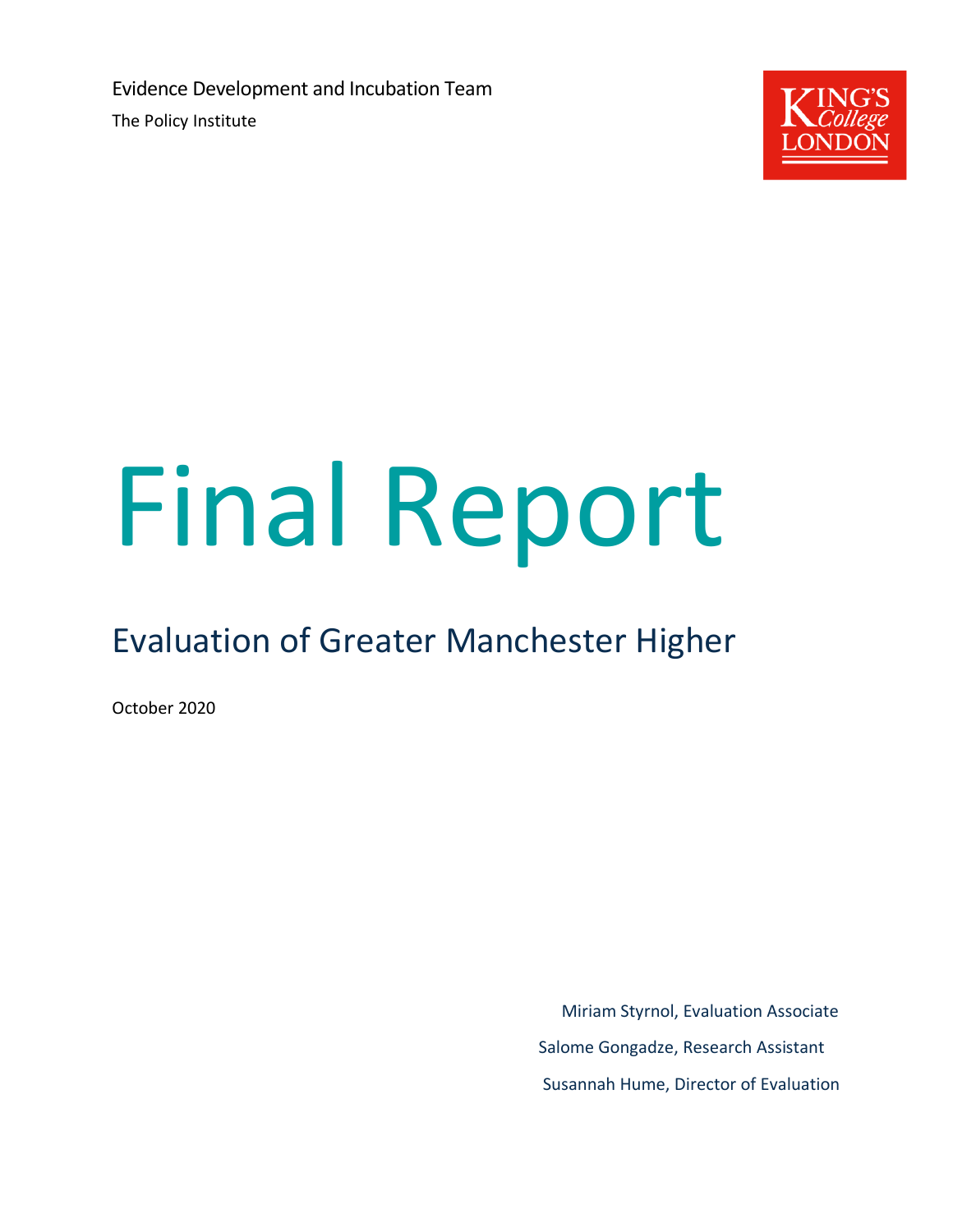

# Contents

| 1 |     |                                                               |  |  |  |
|---|-----|---------------------------------------------------------------|--|--|--|
|   | 1.1 |                                                               |  |  |  |
|   | 1.2 |                                                               |  |  |  |
|   | 1.3 | The Evidence Development and Incubation Team (EDIT) 3         |  |  |  |
| 2 |     | Literature Review of evidence base in WP outreach provision 4 |  |  |  |
|   | 2.1 |                                                               |  |  |  |
|   | 2.2 | Scope of the literature and inclusion/exclusion criteria5     |  |  |  |
|   | 2.3 |                                                               |  |  |  |
|   | 2.4 |                                                               |  |  |  |
|   | 2.5 |                                                               |  |  |  |
|   | 2.6 |                                                               |  |  |  |
| 3 |     |                                                               |  |  |  |
|   | 3.1 |                                                               |  |  |  |
|   | 3.2 |                                                               |  |  |  |
|   | 3.3 |                                                               |  |  |  |
|   | 3.4 | Benchmarking of regional and national progression trends 28   |  |  |  |
|   | 3.5 |                                                               |  |  |  |
| 4 |     |                                                               |  |  |  |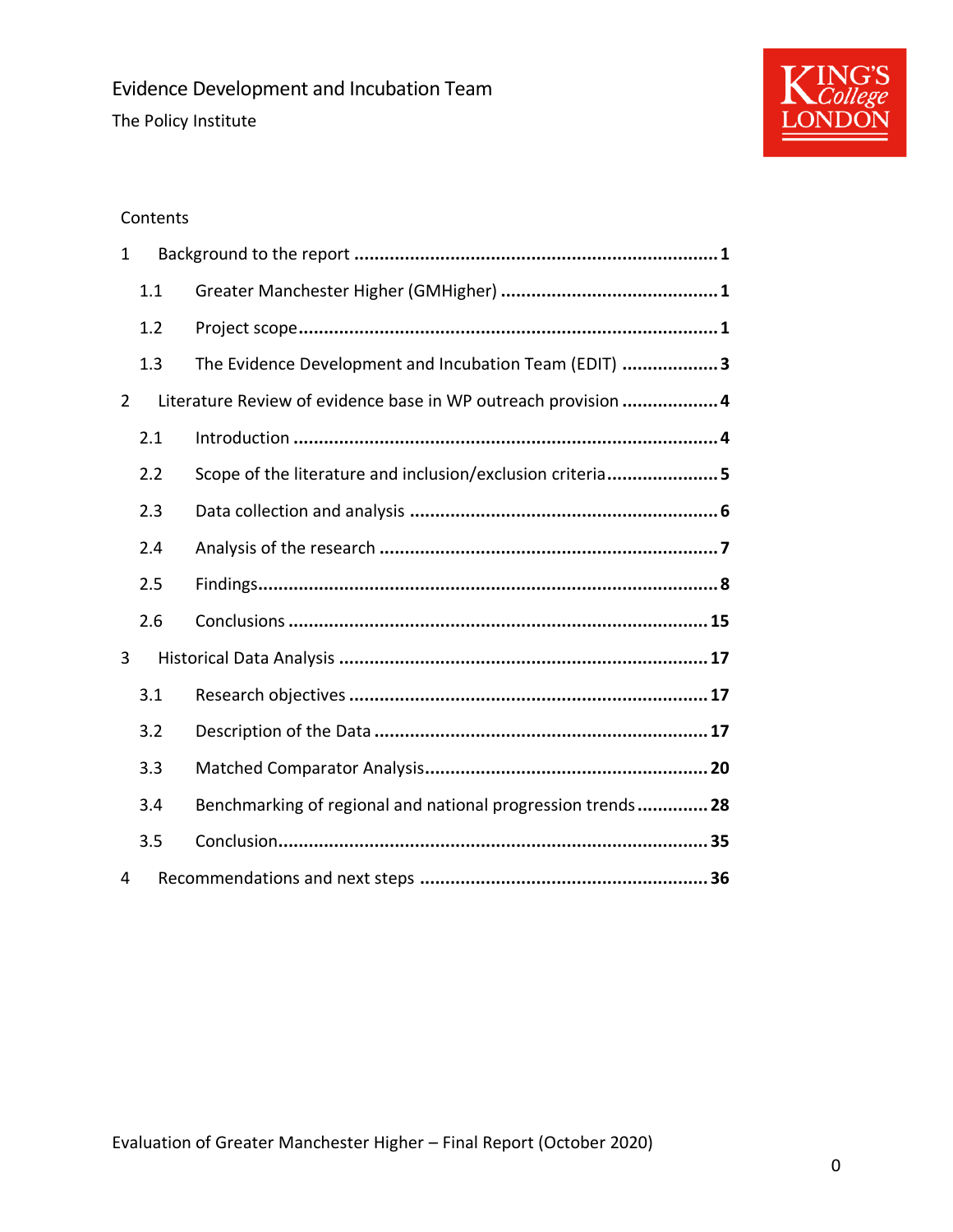Evidence Development and Incubation Team The Policy Institute



# <span id="page-2-0"></span>1 Background to the report

# <span id="page-2-1"></span>1.1 Greater Manchester Higher (GMHigher)

Greater Manchester Higher is a collaborative network of 17 universities and further education colleges. Its purpose is deliver a high-quality programme of impartial information, advice and guidance to young people in Years 9-13, across electoral wards in the Greater Manchester region that report lower than expected progression to higher education. Funded by the Office for Students (OfS) as part of the UniConnect programme, the partnership is coordinating, running and funding practitioners across the region's colleges and universities to deliver a set of core outreach activities such as campus visits, summer schools, 1-2-1 guidance, subject-specific workshops and mentoring. In addition to common core activities, regional hubs are encouraged to provide targeted interventions to tackle local gaps and needs for their respective target schools.

In its second phase of funding under UniConnect, GMHigher is expanding its initial focus on outreach activities to also on create more collaborative elements with local communities, such as raising awareness of available outreach activities among local teachers; increasing support for schools and colleges to access their available outreach activities; and the establishment and promotion of an online platform to highlight and support local collaborative activities.

Since its launch (under the AimHigher network) in 2011, the partnership has expanded gradually and is now seeking to commission an evaluation to understand the evidence underlying its core and local outreach activities and isolate the impact it has had on regional Higher Education participation since its launch almost ten years ago.

# <span id="page-2-2"></span>1.2 Project scope

The 2018 evaluation into UniConnect identified revealed complex, intersectional challenges requiring a multi-faced approach for the regional partnerships<sup>1</sup>. These findings require an in-depth review of studies of similar outreach activities to establish whether the activities (and their individual elements) are working as intended. However, the complexity of working with many institutions, following different operational mechanisms, further amplify the complexity of building a robust and comparable evidence base. Resources that individual partner

<sup>1</sup> For example: Tazzyman et al. (2018). National Collaborative Outreach Programme. Year one report of the national formative and impact evaluation, including capacity building with NCOP Consortia. [Online]. Available at: [http://shura.shu.ac.uk/19105/1/2018\\_ncopyear1.pdf](http://shura.shu.ac.uk/19105/1/2018_ncopyear1.pdf)

Evaluation of Greater Manchester Higher – Final Report (October 2020)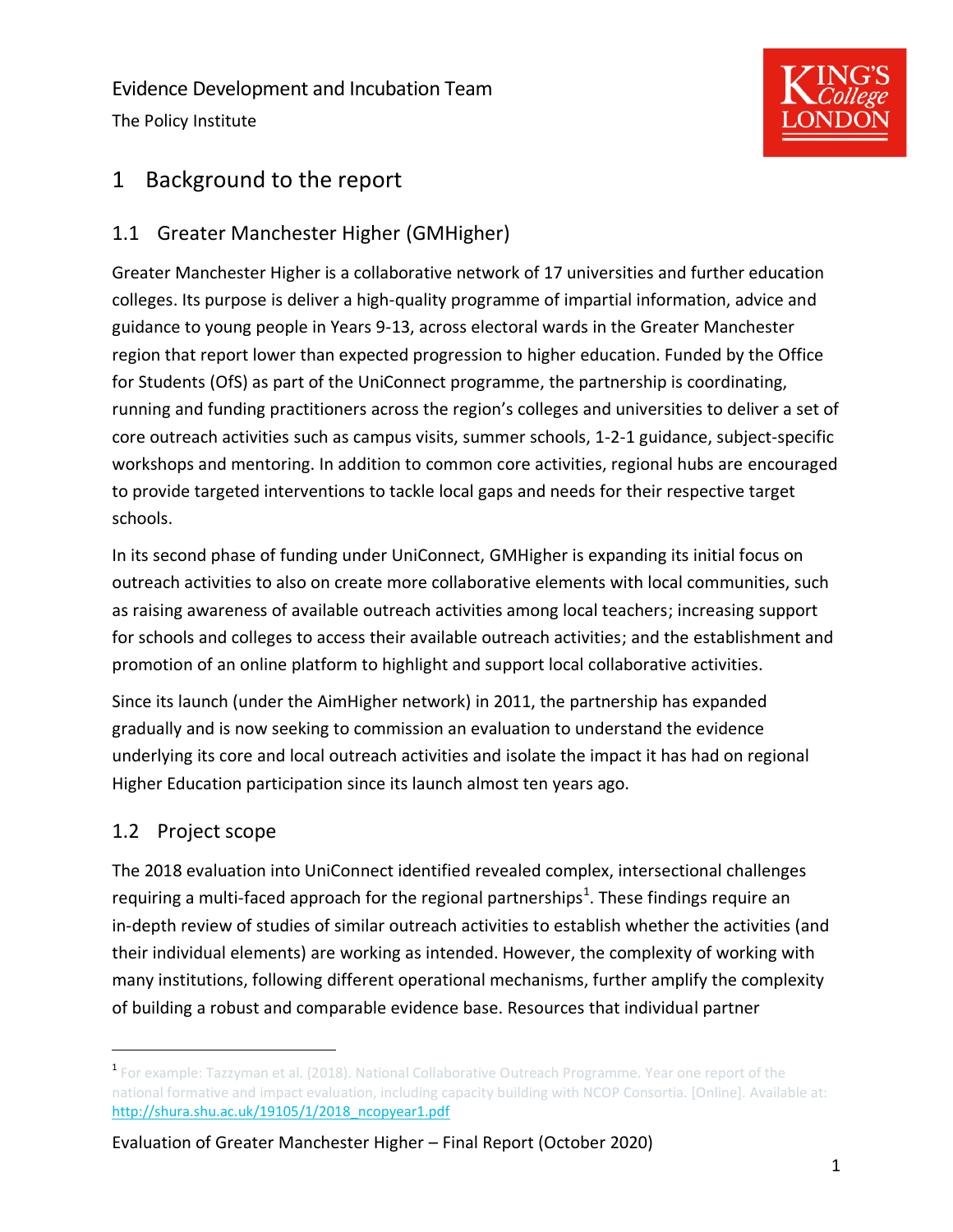The Policy Institute



organisations can allocate to building and testing robust evidence on the effectiveness and impact of their programmes has been promising but evaluation methods providing, where possible, robust comparable evidence of impact have largely been missing from current research into UniConnect's network activities. GMHigher has commissioned the Evidence Development and Incubation Team (EDIT) in April 2020 to conduct research to strengthen the evidence base of its local provision across Greater Manchester.

In this capacity, EDIT conducted two strands of research, which are outlined below.

#### **Evidence Synthesis**

This strand consisted of an exhaustive literature review into the current evidence base supporting activities delivered by GMHigher and its local providers. Within this strand, the following research questions were of particular importance:

- What evidence is there to support the delivery of campus visits, in-school IAG workshops, subject-specific activity, 1-2-1 guidance, mentoring and summer schools as part of a strategic approach to widening participation?
- What impact does research suggests can be attributed to such activities, and what features/content are most likely to demonstrate such impacts?
- What are the benefits to institutions of collaboratively gathering evaluation and impact evidence of outreach?
- Is there any evidence that students engaged in HE outreach activity have a better continuation rates once in HE than those from similar backgrounds who have not been engaged?

#### **Historic Data Analysis**

This strand will investigate public and organisational dataset to answer the following evaluation objectives: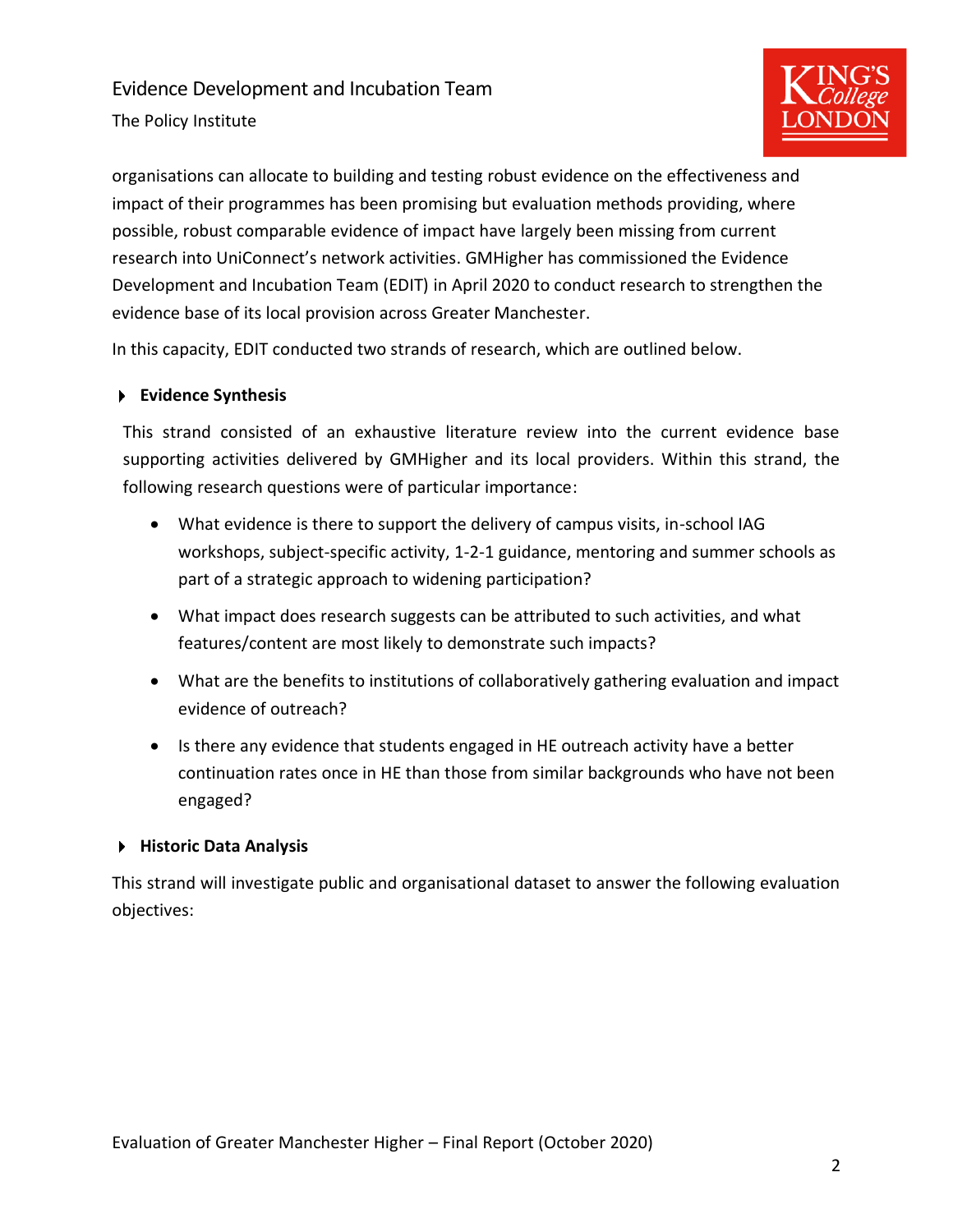The Policy Institute



- **L**ooking at historical data, what is the picture of participation in Higher Education across Greater Manchester?
- How does this compare to the National picture over that time and, where possible, a group of matched comparator schools across the UK?

This report provides the findings from both strands of research along with recommendations GMHigher can take to review their current activities in regard to their underlying evidence base as well as to inform their future provision in the light of progression trends within their areas.

# <span id="page-4-0"></span>1.3 The Evidence Development and Incubation Team (EDIT)

EDIT is a team within the Policy Institute at King's College London. It draws on the expertise of economists, public policy specialists and experienced higher education evaluators to deliver evaluation activities falling into three categories:

- Supporting organisations, professionals and communities to build their evaluation capacity and expertise, to raise the base level of evidence produced in organisations
- Supporting early stage interventions to develop an understanding of implementation, feasibility, and fitness for scale of their programme, with a view to providing concrete recommendations, for example in the form of behavioural science or design thinking, to maximise the likelihood of future success.
- The intervention being evaluated, or the environment in which it is to be implemented, is complex, and hence requires a higher degree of expertise and co-development of evaluation.

We also have partnerships with organisations and experts within and beyond King's, including members of the What Works movement, and are working with Nottingham Trent University and the Behavioural Insights Team to establish the Centre for Transforming Access and Student Outcomes in Higher Education (TASO). This ensures we have access to the methodological and subject experts needed to deliver successful evaluations in a range of contexts.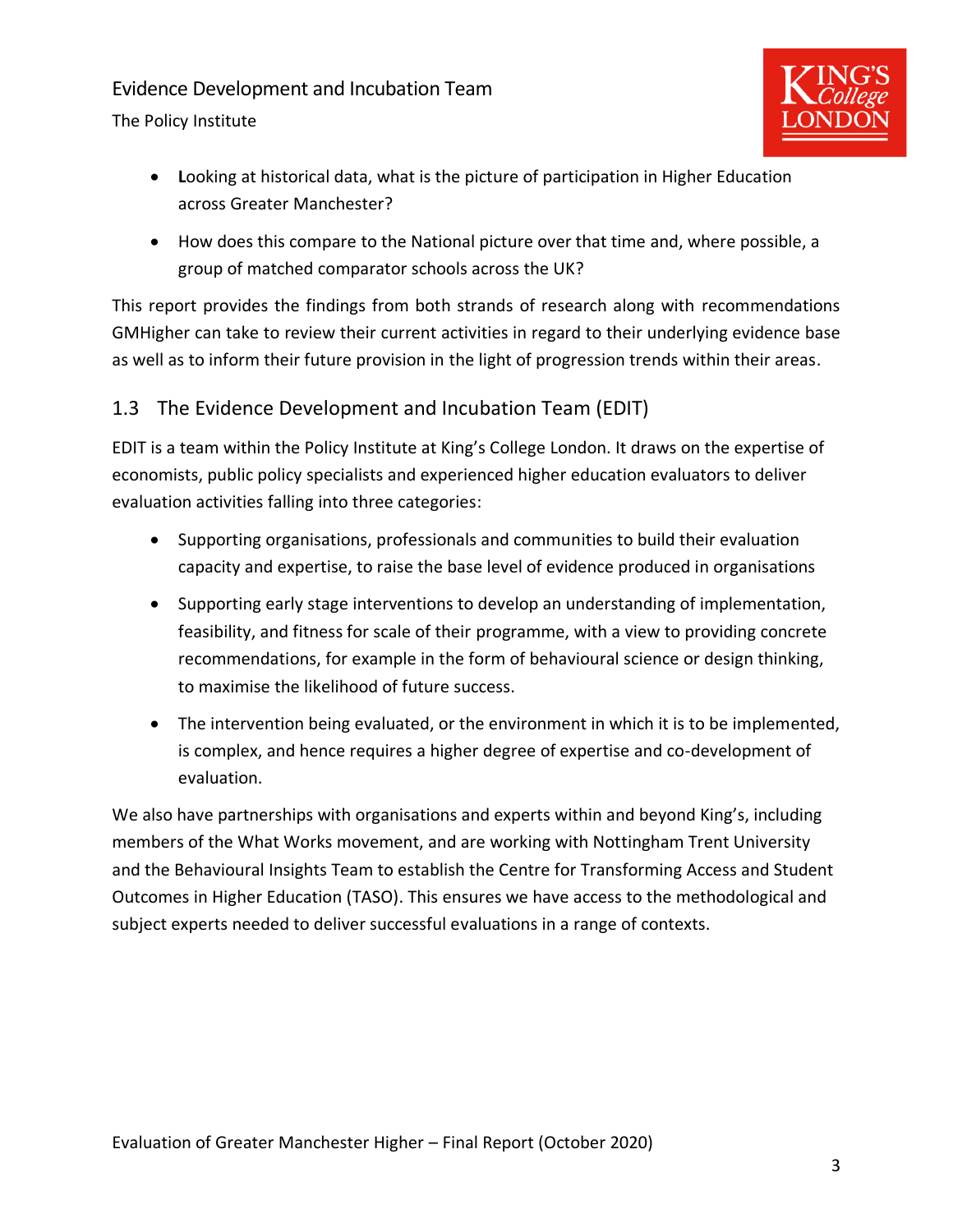

# <span id="page-5-0"></span>2 Literature Review of evidence base in WP outreach provision

# <span id="page-5-1"></span>2.1 Introduction

To identify and summarise key publications relating to the widening participation (WP) activities conducted within the Greater Manchester Higher UniConnect partnership we conducted a review of relevant literature including peer-reviewed academic journal articles, policy reports, chapters in relevant WP-focused books, briefs and general "grey" literature produced by non-academic experts, such as WP delivery staff and/or third sector organisations active within the UK WP sphere. To make effective use of the available time we used a rapid evidence review methodology. This approach gave our work some of the structure and formality of full systematic review, whilst also enabling the review to inform the subsequent quantitative analysis of historic data.

The evidence review had the following objectives:

- to synthesise existing literature on the type of outreach activities coordinated and/or conducted by GMH in terms of widening participation and promoting informed decision-making in higher education.
- to identify strength of evidence, evidence types and impact of these collaborative outreach interventions according to the criteria applied to the Office for Students  $(OfS)^2$ .
- to understand the overall effectiveness of GMH's portfolio of outreach activities, and which elements make the most difference to key success measures for recipients.

Evaluation of Greater Manchester Higher – Final Report (October 2020)

<sup>&</sup>lt;sup>2</sup> For more information on the promoted types and standards of evidence, please visit: [https://www.officeforstudents.org.uk/advice-and-guidance/promoting-equal-opportunities/evaluation/standards](https://www.officeforstudents.org.uk/advice-and-guidance/promoting-equal-opportunities/evaluation/standards-of-evidence-and-evaluation-self-assessment-tool/)[of-evidence-and-evaluation-self-assessment-tool/](https://www.officeforstudents.org.uk/advice-and-guidance/promoting-equal-opportunities/evaluation/standards-of-evidence-and-evaluation-self-assessment-tool/)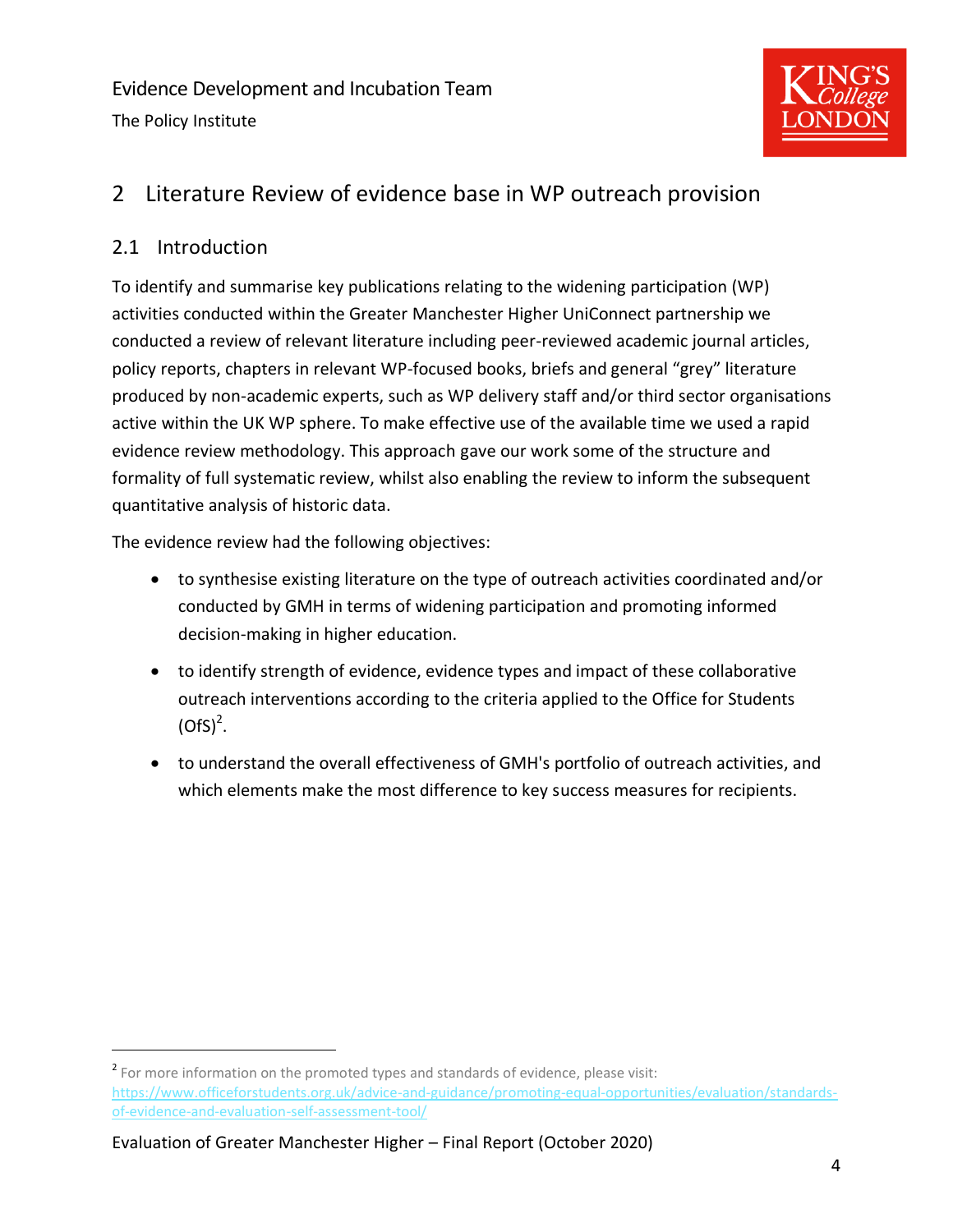The Policy Institute



For our conclusions and recommendations to be of most use and applicability for the programme team, our analysis looked at the literature through the lenses of these additional questions:

- How is this literature relevant to the context of programme delivery within Greater Manchester?
- How do these findings translate to the findings from the quantitative analysis of historical data conducted as part of the other strand of the research?

# <span id="page-6-0"></span>2.2 Scope of the literature and inclusion/exclusion criteria

This literature review looks at outreach activities aimed at widening participation in higher education for students from disadvantaged or underrepresented groups as targeted by the Greater Manchester Higher team. These criteria include students eligible for free school meals, those from disadvantaged postcodes (using proxies such as IDACI, POLAR and ACORN<sup>3</sup>), carers and care-experienced students as well as first generation learners and intersectional groups matching multiple of the above criteria of disadvantage.

Mapping the targeted year groups of GMHigher, the review covers interventions taking place with school pupils in Years  $9 - 13$  and considers a range of widening participation outcomes that align with the core activities of the Greater Manchester Higher programme portfolio, which includes Information Advice and Guidance (IAG) sessions, 1-2-1 guidance on higher education, subject-specific taster days, mentoring activities, summer schools, parental engagement, and professional development activities via conference and workshops for teachers<sup>4</sup>.

We therefore included a range of widening participation outcomes that align to GMH's Regional Progression Framework, such as increased awareness and attainment; better understanding of processes of applying to higher education, the financial support available to support young

<sup>&</sup>lt;sup>3</sup> These are all commonly used indicators of disadvantage within the UK education sector. Acorn is a UK wide sociodemographic classification providing information on different types of people according to where they live. It encompasses social components, population and consumer behaviour divided into 6 categories and 18 groups. The POLAR (participation of local areas) classification is formed by ranking 2001 Census Area Statistics (CAS) wards by their young participation rates for the combined 2005 to 2009 cohorts. This gives five quintile groups of areas ordered from '1' (those wards with the lowest participation) to '5' (those wards with the highest participation), each representing 20 per cent of UK young cohort. Lastly, the IDACE (Income deprivation affecting children) Indices provide a relative national ranking according to small area geography (Lower Super Output Areas - LSOAs) levels of deprivation. The LSOA ranked 1 is the most deprived and that ranked 32,844 (for England) is the least deprived. <sup>4</sup> For more information, please visit: [https://GMH.ac.uk/events-and-activities/](https://gmhigher.ac.uk/events-and-activities/)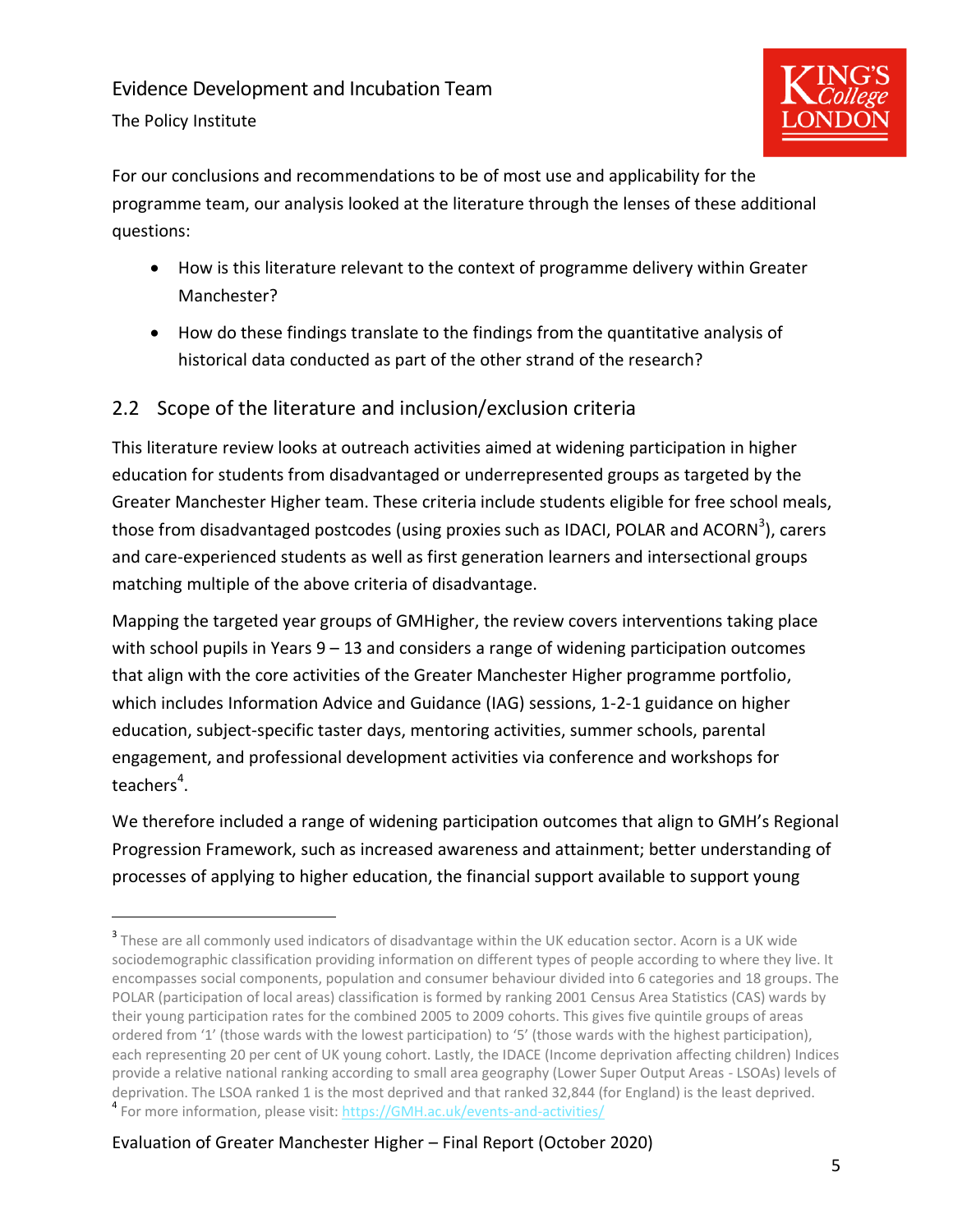The Policy Institute



people in their transition experience progression to higher education and high-tariff institutions. We looked at both peer-reviewed literature and "grey" literature published in English and kept the main focus on UK interventions with particular relevance to the delivery of GMH (either because of similarities in programme delivery, target groups or outcome measures). International studies are included if the evidence was considered particularly robust and/or of particular relevance to the context of the GMH partnership.

After discussion with the GMH team, it was agreed to include quantitative, qualitative and mixed-methods evidence, with a particular focus on well-designed impact studies. Each study was classified according to three distinct types of impact evaluation: narrative, empirical enquiry and causality. This enhances further applicability as these types align to the sector types of evidence promoted by the Office for Students<sup>5</sup>. It was also classified according to whether the methodology was quantitative, qualitative or mixed-methods and according to the target population.

These inclusion and exclusion criteria were established before the search process and were developed to focus on the characteristics of interest in terms of population, interventions, outcomes, study design and timeframe<sup>6</sup>.

# <span id="page-7-0"></span>2.3 Data collection and analysis

The literature search was conducted using Google Scholar and Google search. We relied on both of these search functions as it not only enables us to cover peer-reviewed academic outputs (via Google Scholar) but also to simply search in the 'regular' Google search box and identify relevant evidence that may not have gone through peer-review but that provides useful "grey" evidence compiled by non-academic experts such as WP staff and third sector organisation within the UK educational sector. Major student finance reforms were implemented in September 2012, we focussed on studies published after that date and excluded those before 2012, to ensure relevance to the current context.

The collection and compilation of search results consisted of a three-stage process. First, a search and filtering process was discussed and agreed with the GMH programme team to identify the most relevant literature for this review within the scope described in the previous

<sup>&</sup>lt;sup>5</sup> For more information please visit: [https://www.officeforstudents.org.uk/publications/standards-of-evidence](https://www.officeforstudents.org.uk/publications/standards-of-evidence-and-evaluating-impact-of-outreach/)[and-evaluating-impact-of-outreach/](https://www.officeforstudents.org.uk/publications/standards-of-evidence-and-evaluating-impact-of-outreach/)

<sup>&</sup>lt;sup>6</sup> Please refer to the Scoping Document for further details on the inclusion and exclusion criteria and defined scope of the literature review.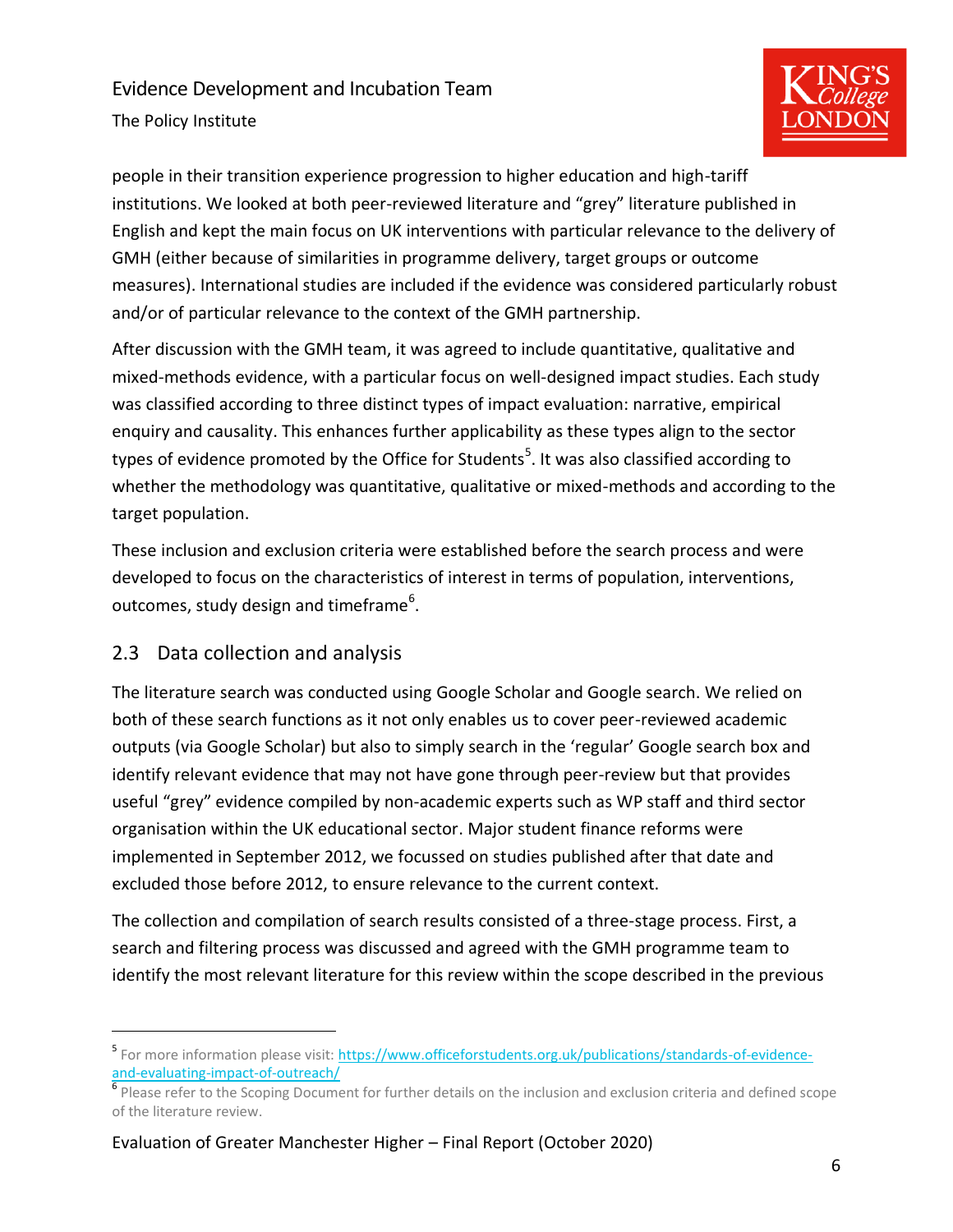The Policy Institute



section. Given the quantity of literature, we performed this search by title only. We initially performed three broad searches which returned many results. Then, we implemented a more restricted search aimed at identifying robust evidence according to the OfS typology applied. We also searched for specific programs, such as government-funded projects (by OfS or its predecessors HEFCE and OFFA), that had been implemented in the UK. In doing so, we relaxed the timeframe constraint to include all relevant results. This first stage returned 4,902 sources.

Second, we reviewed the abstracts of the arising results. Search results that did not particularly target the types of outreach activities the GMH partnership is conducting or studies where a particular focus on increased participation of disadvantaged groups was not specifically mentioned were excluded. This left us with 197 sources to analyse. We then used snowballing and reverse snowballing techniques through those works to identify further results. This left us with a total of 233 sources.

Finally, we applied the inclusion and exclusion criteria set out previously to identify those studies to be included in the literature review. A database, in the form of an Excel Spreadsheet, was developed to summarise each source in terms of the intervention implemented to widen participation, the population targeted, and the outcomes considered. Ultimately, the analysis in this report is based on a total of 100 final sources.

# <span id="page-8-0"></span>2.4 Analysis of the research

After the sources were selected, they were categorised according to: the year of publication; type of evidence (narrative; empirical evidence; causality); provenance (peer-reviewed article; non peer-reviewed article; book/chapter; report); methodology (primarily quantitative; primarily qualitative; mixed methods); target education phase (e.g. pre-16 and post 16 learners, mature learners); outcome; type of intervention (e.g. Information, Advice & Guidance); target population (e.g. POLAR quintile 1 students) and strength of evidence (weak evidence; developing evidence; best evidence).

This information was used to create an Excel database where the search results of our literature review were stored and coded. The arising matrix allows an easy identification of arising evidence patterns and gaps across the selected sources in terms of type of research, methodology used and research findings, as well as to identify potential evidence gaps.

The 100 sources analysed varied considerably in regard to the methodology used. Overall, 55 of the analysed studies had a quantitative focus, 21 were qualitative and 24 were mixed-methods studies. The search results were then broadly split between the three types of evidence-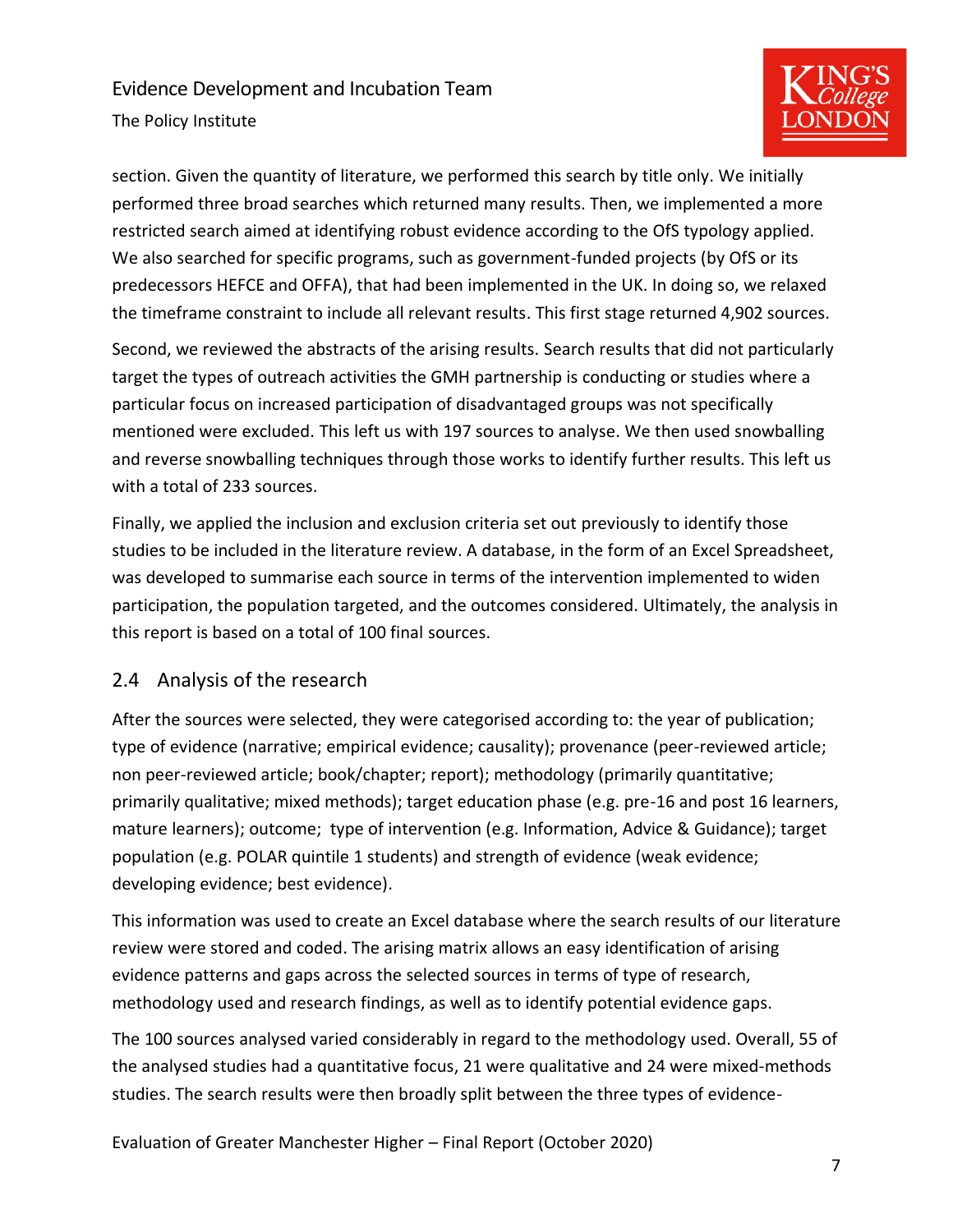The Policy Institute



narrative, empirical enquiry and causality - with 25 narrative studies, 47 empirical enquiries and 28 causal studies.

| Evidence type            | Methodology               |                          |               |     |
|--------------------------|---------------------------|--------------------------|---------------|-----|
|                          | Primarily<br>quantitative | Primarily<br>qualitative | Mixed-methods |     |
| <b>Narrative</b>         | 3                         | 19                       | 3             | 25  |
| <b>Empirical enquiry</b> | 24                        | $\mathcal{P}$            | 21            | 47  |
| Causality                | 28                        |                          |               | 28  |
| <b>Total</b>             | 55                        |                          | 24            | 100 |

Table 1: Studies by methodology and evidence type

Note: Literature reviews are included in this table. They are classified as "narrative", while their methodology refers to that of the studies they summarise.

#### <span id="page-9-0"></span>2.5 Findings

The below interim findings are categorised by the type of interventions that the GMHigher partnership is promoting and/or facilitating. These include black-box interventions; financial aid and IAG on finance and budgeting; positive role models and guidance on higher education; information, advice and guidance; summer schools; subject-specific campus visits and taster days; and others.

#### **Black box interventions**

The majority of the programmes included in our search results and promoted by GMH can be described as 'black box' interventions - that is, interventions that combine multiple components of outreach types. Black box interventions are of particular interest in the GMH context as the team's programme delivery acknowledge the complexity of disadvantage in the region and outreach activities therefore rarely focus on a single approach to raising participation. These programmes typically span extended periods of time with the most common components for GMH being information, advice and guidance sessions. Short-term campus visits and longer summer schools are also frequently included. The black box interventions included in this review were all made up of several components and complex in their delivery (and sometimes delivering consortium); it is therefore not possible to infer from these studies which elements of the programmes may have been instrumental in causing any identified effects.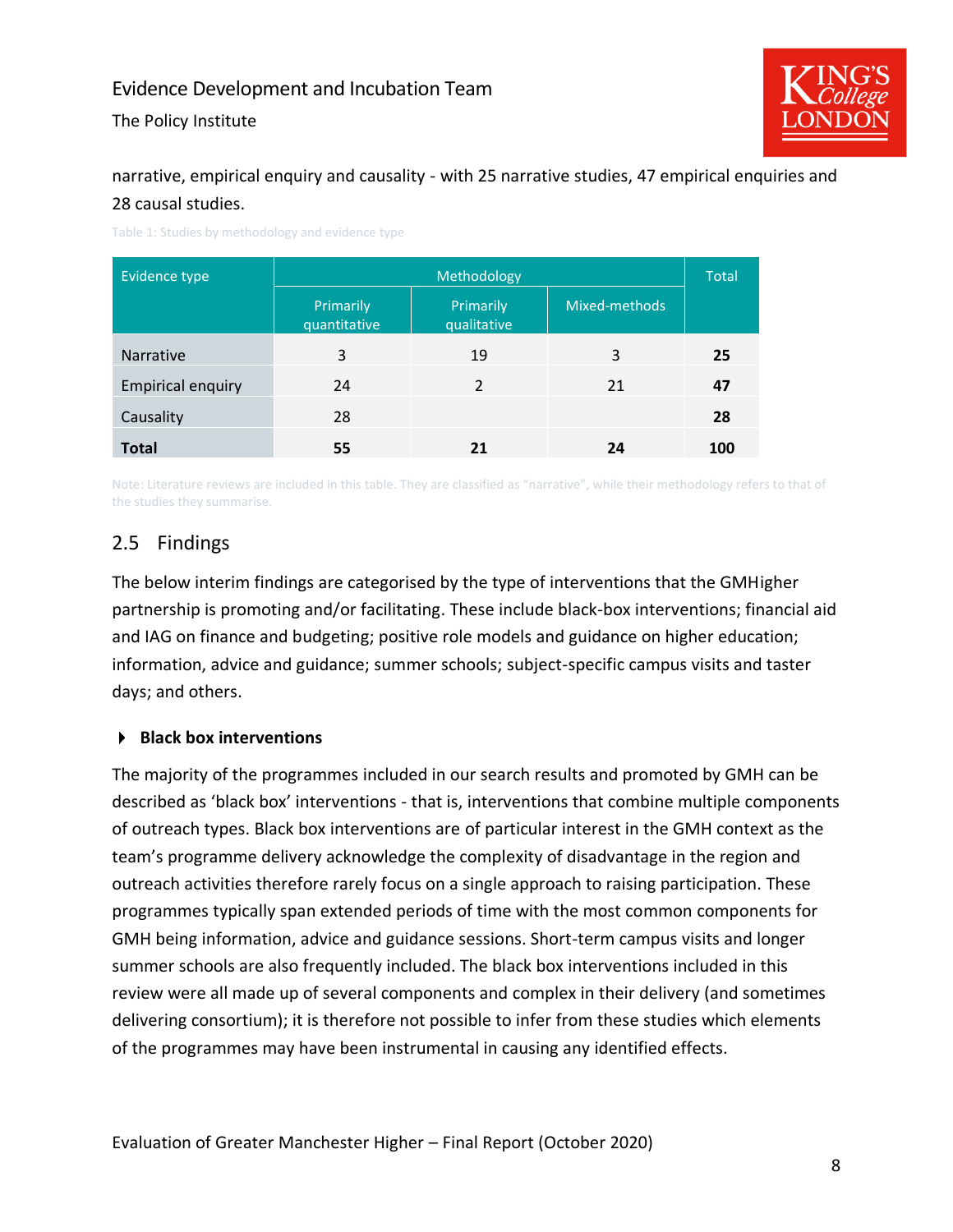The Policy Institute



The target population vary substantially, from students eligible for free school meals (FSM), to care leavers, carers, first generation students, mature learners, and some intersectional groups (such as white working-class boys). While several types of evaluations and strength of evidence are considered, very few studies are able to uncover the causal impact of the interventions they evaluate.

| Strength            | Evidence type    |                          |           |    |
|---------------------|------------------|--------------------------|-----------|----|
|                     | <b>Narrative</b> | <b>Empirical enquiry</b> | Causality |    |
| Best evidence       | 4                | 5                        | 1         | 10 |
| Developing evidence | 5                | 11                       | 3         | 19 |
| Weak evidence       | 5                | 1                        | 1         |    |
| <b>Total</b>        | 14               |                          | 5         | 36 |

Table 2: Black box interventions: evidence type and strength of evidence

Figure 1: Black box interventions: impact by evidence type



#### **Financial aid and guidance on financial support and budgeting**

Financial aid and guidance on available financial support and money management is widely used as a tool to promote higher education participation and dismantle misconceptions around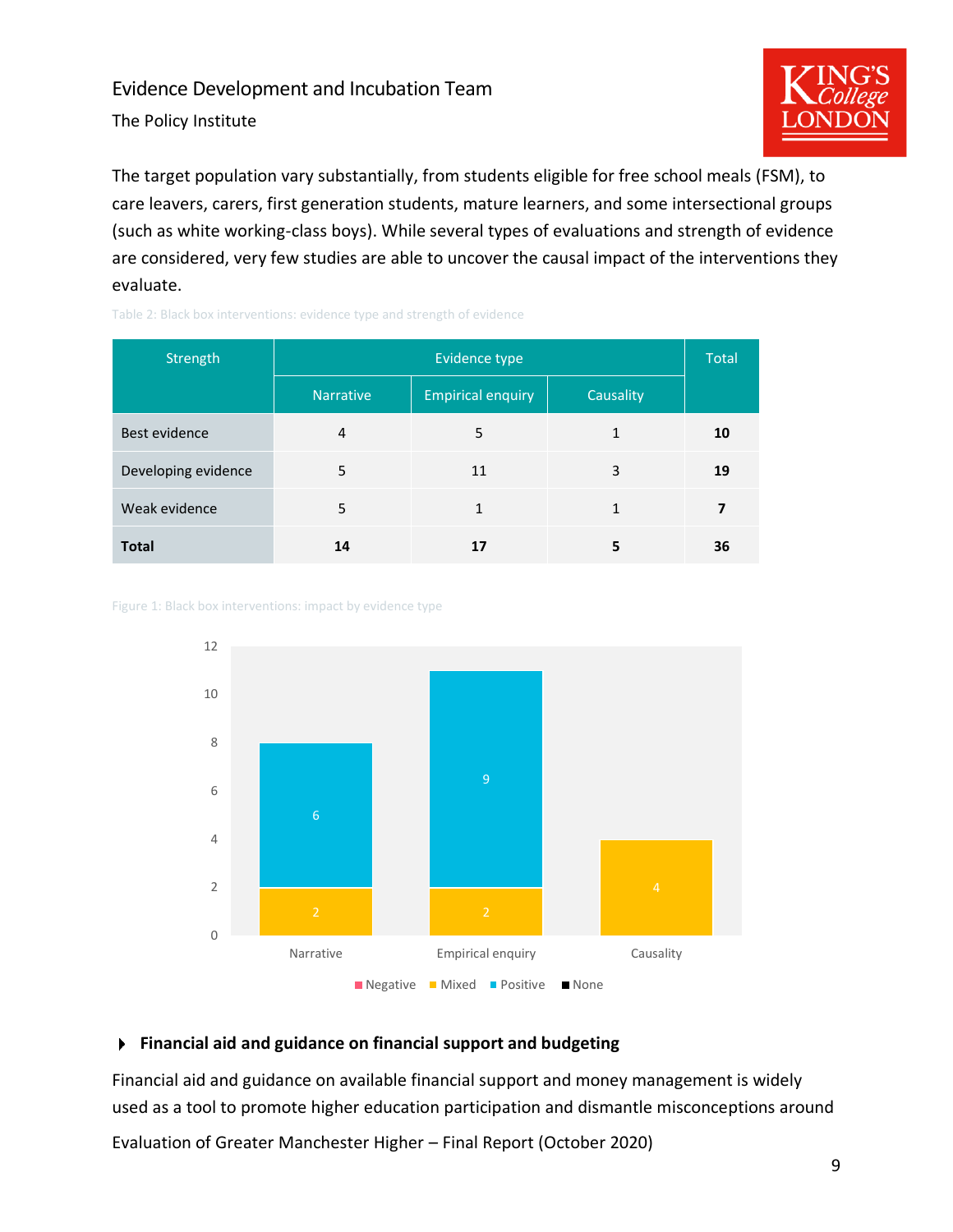The Policy Institute



financial support and costs of university among students from disadvantaged groups. GMH runs several information sessions on budgets, perceived costs and informed financial decisionmaking. Interventions aimed at lowering the cost of attending university (either through bursaries, grants or scholarships) or the perceived misconceptions of costs (via IAG sessions and budgeting advice) are especially widespread in the US and UK, where the financial burden can be perceived as insurmountable for certain target groups.

The studies analysed for this section are rigorous, causal evaluations that find positive, albeit in some cases small, effects of financial aid on enrolment. In addition, the most impactful studies have shown that financial support is most successful when it is paired with IAG sessions. Facilitating beneficiaries to understand what and how to apply for financial aid. Studies who focused on efforts made to raise awareness amongst potential beneficiaries are promising.

The majority of analysed search results was international, with a focus of studies from the US and Australia, but also included one UK-based study. Nevertheless, how findings from these studies can translate to the Greater Manchester context needs to be considered with caveats. On the one hand, the process for applying for financial aid in the United States, and in many other countries, is more complicated. On the other hand, the UK system is becoming increasingly complex, as each higher education institution has its own rules for the allocation of bursaries and scholarship, and the level of support available can vary greatly between institutions. Therefore, interventions aimed at supporting students and families to navigate the financial aid landscape and how to budget once at university, such as the budgeting skills workshop promoted within schools, may have a positive impact.

| Strength            | Evidence type    |                          |           |    |
|---------------------|------------------|--------------------------|-----------|----|
|                     | <b>Narrative</b> | <b>Empirical enquiry</b> | Causality |    |
| Best evidence       | 3                |                          | 9         | 12 |
| Developing evidence |                  | 2                        | 3         | 5  |
| Weak evidence       |                  |                          | 1         |    |
| <b>Total</b>        | 3                | 2                        | 13        | 18 |

Table 3: Financial aid: evidence type and strength of evidence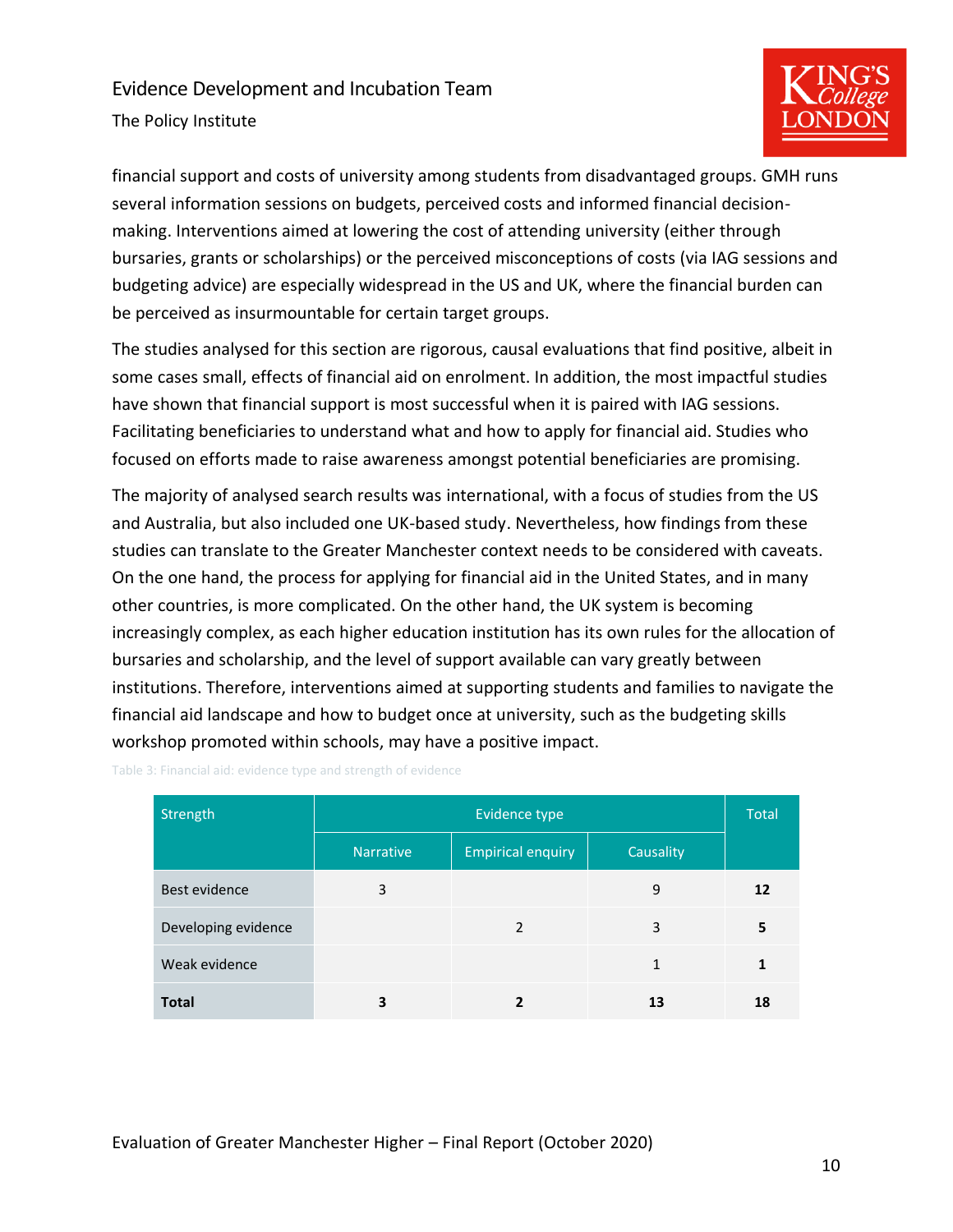#### The Policy Institute



Figure 2: Financial aid: impact by evidence type



#### **Positive role models and mentoring**

The GMH partnership is aware that barriers to university progression among under-represented groups is not just a question of attainment but can also relate to a misaligned perception how young people from these backgrounds may fit into a campus environment and their corresponding confidence in being able to navigate an academic system that none of their immediate peers or family may be familiar with. Unbiased guidance on higher education options, often delivered via positive (peer) role models are thought to be a valuable way to raise aspirations to attend higher education, foster a sense of belonging and support students in dealing with the barriers specific to their disadvantage.

The majority of search results within this category broadly indicated a positive impact on the targeted outcome measures. Qualitative evidence in this section suggests that positive role models and guidance on higher education pathways, such as GMH's GoFurther project or the array of projects co-delivered with Brightside, result in an increase in students' confidence to succeed in higher education and a better understanding of the world of university. Quantitative studies within this section also indicate that participants report higher aspirations and application rates to selective institutions. However, causal evidence of the effectiveness of these interventions is very limited.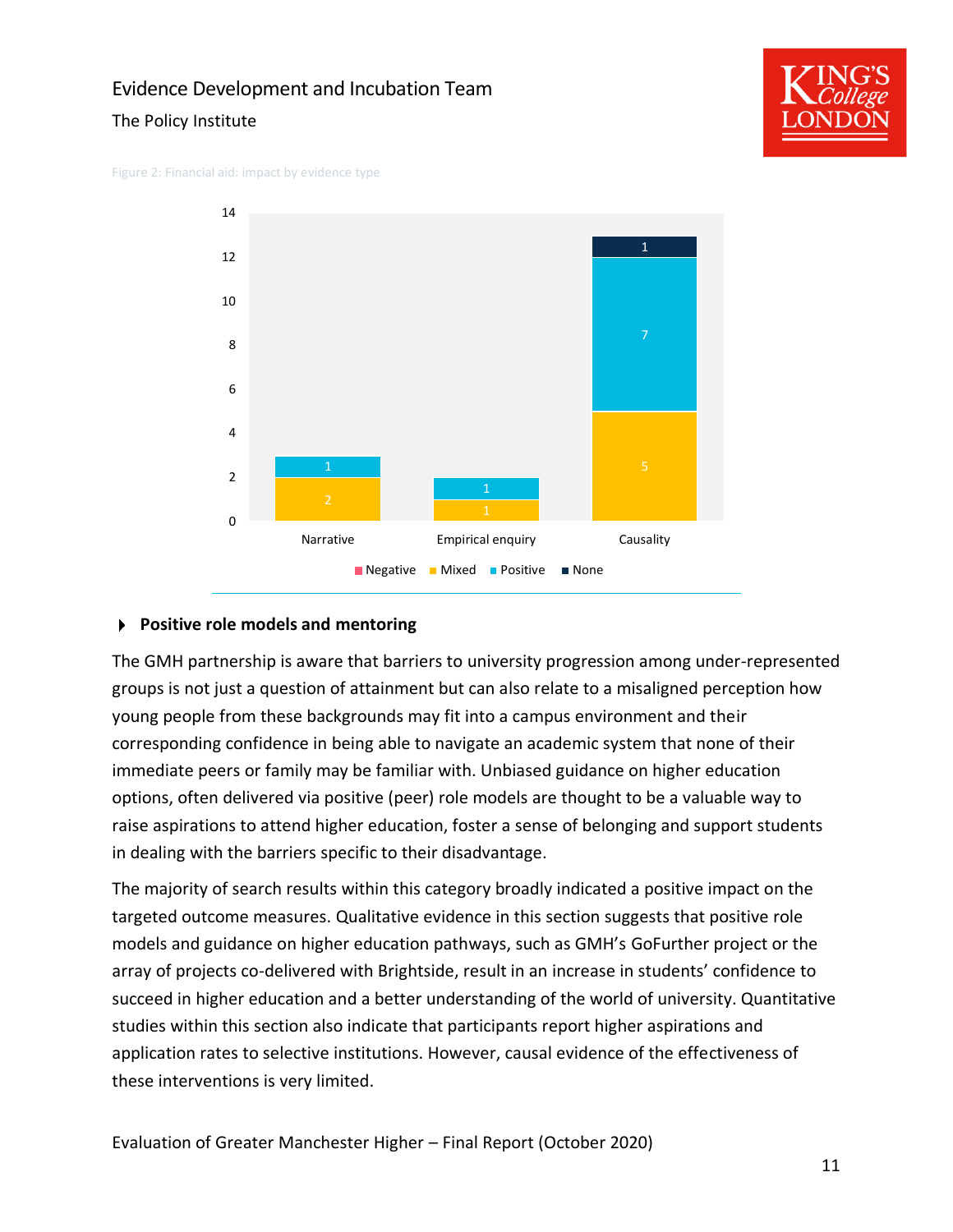The Policy Institute



The majority of the literature analysed were UK-focused, however, the few causal studies included for selections are studies conducted within a US context. Nevertheless, the context seems of relevance for the GMHigher context and found that the interventions considered had positive effects on aspirations, confidence and enrolment rates of students. Almost all the interventions analysed were targeted at socio-economically disadvantaged students.

Table 4: Mentoring, counselling and role models: evidence type and strength of evidence

| Strength            | Evidence type    |                          |              |    |
|---------------------|------------------|--------------------------|--------------|----|
|                     | <b>Narrative</b> | <b>Empirical enquiry</b> | Causality    |    |
| Best evidence       | 5                | 5                        | 4            | 14 |
| Developing evidence | 7                | 14                       | 5            | 26 |
| Weak evidence       | 6                | $\mathcal{P}$            | $\mathbf{1}$ | 9  |
| Total               | 18               | 21                       | 10           | 49 |

Figure 3: Mentoring, counselling and role models: impact by evidence type

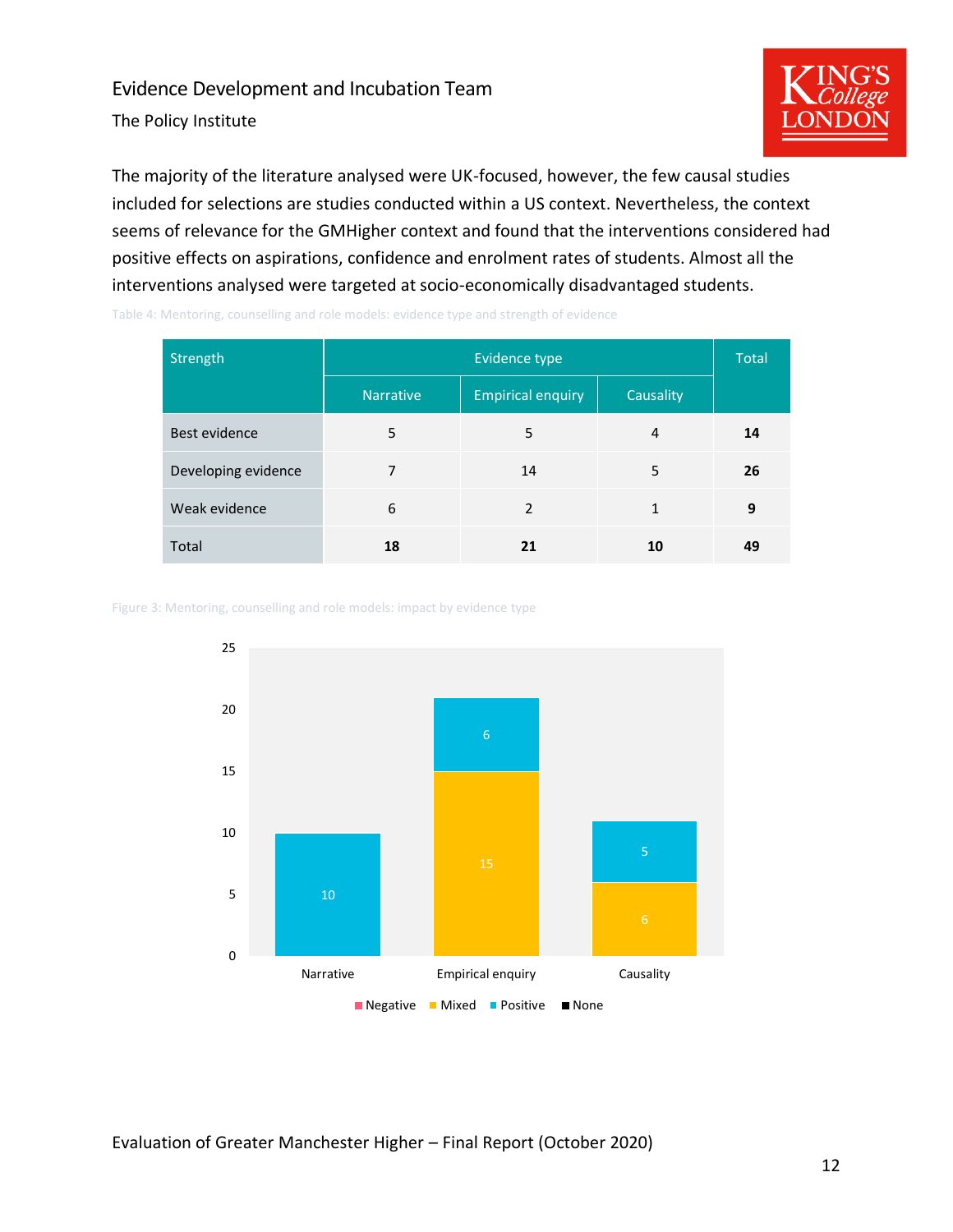The Policy Institute

#### **Information, advice and guidance**

In the context of this evidence synthesis, 'information, advice and guidance' is used as an umbrella term that refers to a wide range of activities and interventions that help students to make informed decisions about their future. Within the context of GMH's delivery portfolio this includes, both, IAG in partner schools and/or on-campus of partner universities. Given the intersectional nature of disadvantage, IAG session may also include elements of other outreach types mentioned in this report, such as black box interventions and/or mentoring. However, while such interventions are intended to increase aspiration and awareness and provided on a one-to-one basis, IAG interventions usually aim at filling a specific information gap. Since disadvantaged students might have a less clear understanding of the opportunity costs arising when choosing to go or not go to higher education, a growing body of research have focused on overcoming this information barrier by implementing low-cost IAG interventions.

Much of the literature derives from US-based randomised controlled trials, where information on costs and benefits of higher education, application process and financial aid is provided to a randomly selected group of students. Results are mixed. The evidence analysed show that simply providing information is not enough, and that light-touch interventions, such as those based on booklets or websites, have often limited effect.

The most successful IAG interventions for underrepresented groups appear to be those that are tailored to the students (such as GMH's 1-2-1 SACU work), interventions that start early and are integrated into other forms of support. The majority of the studies analysed relate to interventions implemented in the UK and are targeted at socio-economically disadvantaged students.

| Strength            |                  | <b>Total</b>             |           |    |
|---------------------|------------------|--------------------------|-----------|----|
|                     | <b>Narrative</b> | <b>Empirical enquiry</b> | Causality |    |
| Best evidence       | 4                | 3                        | 6         | 13 |
| Developing evidence | 3                | 10                       | 8         | 21 |
| Weak evidence       | 4                |                          |           | 6  |
| <b>Total</b>        | 11               | 14                       | 15        | 40 |

Table 5: Information, advice and guidance: evidence type and strength of evidence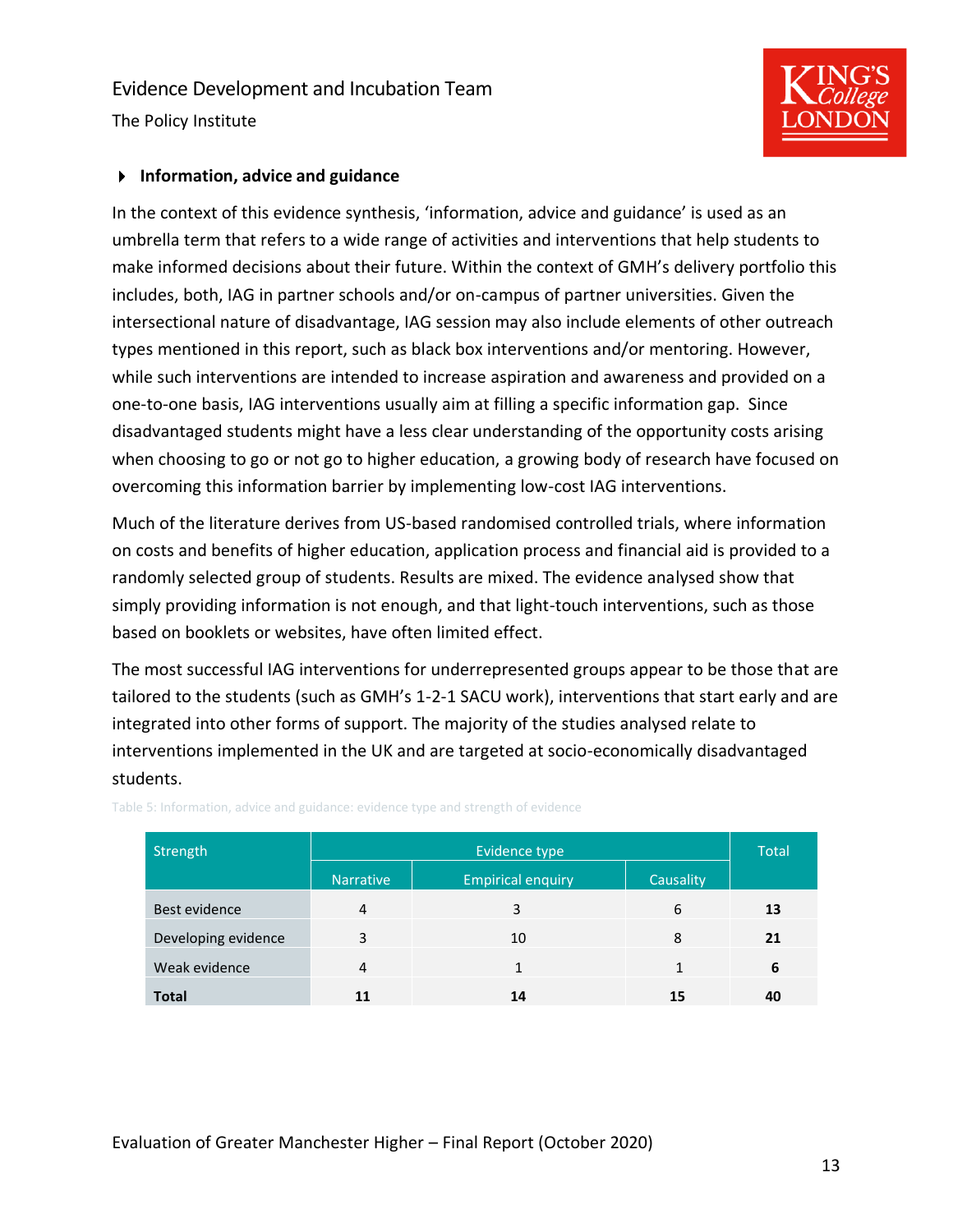#### The Policy Institute



Figure 4: Information, advice and guidance: impact by evidence type



#### **Summer schools**

Summer schools are a popular and commonly used activity for widening participation in UK higher education. Within the GMH portfolio, Uni:4U aims to demystify universities and to provide participants with the knowledge and insight to submit informed, successful applications to higher education institutions via UCAS. Summer schools, within our sample of evidence, are usually targeted to young people from underrepresented group, who are given the chance to meet academic staff and students, attend university-style lectures, take part in workshops and projects, and experience university life. However, research into the causal effect of summer schools on progression to higher education is limited.

The evidence, as outlined in the table below, indicated that attendance of summer schools is positively correlated with an increase in sense of belonging and confidence among participants, however, effects on actual application to and enrolment at university is mixed. Some studies, focusing on more selective universities (such as the UK Russel Group) also show that summer schools can play an important role in progression to more selective institutions. However, none of the selected studies moved beyond correlations to estimate the causal effect of attending a summer school on aspirations or participation outcomes.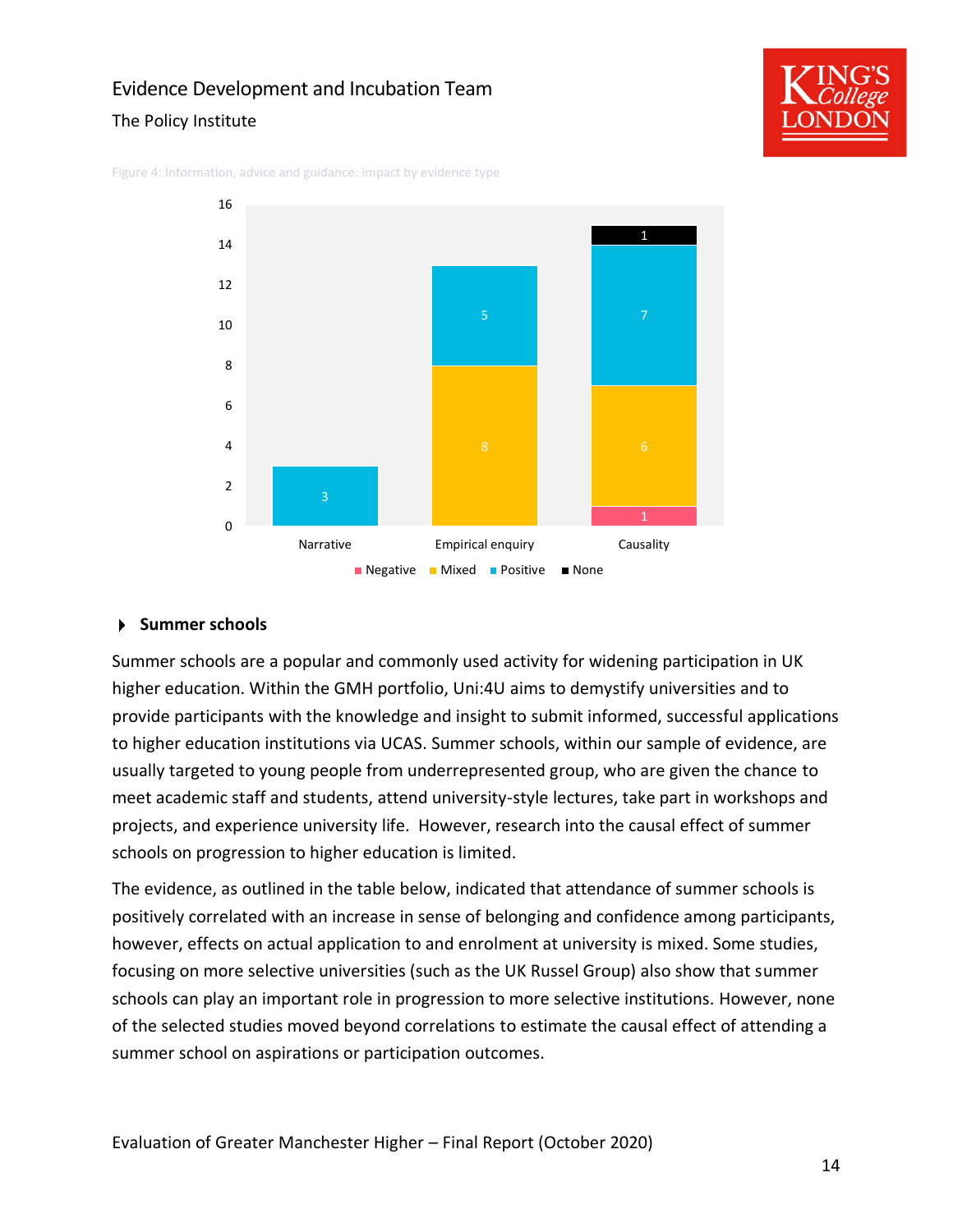The Policy Institute



The interventions included and analysed in this section were mostly UK-based and targeted at a wide range of underrepresented groups, including low-income students, disabled students, student from area-based disadvantages, carers and care leavers.

Table 6: Summer schools: evidence type and strength of evidence

| Strength            | Evidence type    |                          |           |    |
|---------------------|------------------|--------------------------|-----------|----|
|                     | <b>Narrative</b> | <b>Empirical enquiry</b> | Causality |    |
| Best evidence       | $\mathcal{P}$    | 3                        |           | 5  |
| Developing evidence | 3                | 14                       |           | 18 |
| Weak evidence       |                  |                          |           | 4  |
| <b>Total</b>        |                  | 19                       |           |    |

#### Figure 5: Summer schools: impact by evidence type



#### <span id="page-16-0"></span>2.6 Conclusions

The extensive literature review highlighted that the evidence-base of outreach activities delivered by the GMHigher network varies in depth and rigour. However, several areas of promising and established research findings are worth highlighting.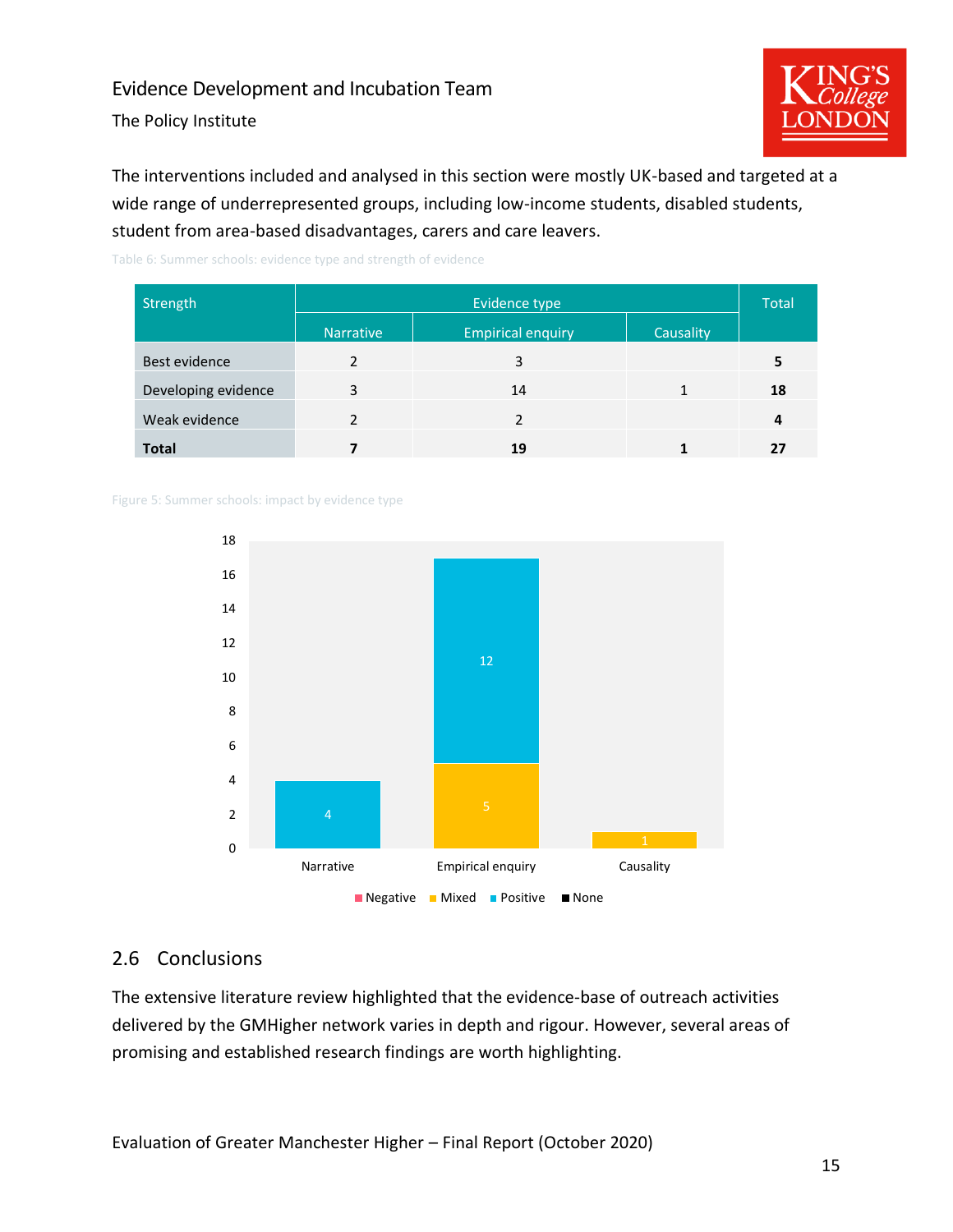The Policy Institute



Firstly, the review highlighted that barriers to university progression among under-represented groups is not just a question of attainment but also of misaligned perception. Positive role models and guidance on pathways, such as GMH's GoFurther project or the array of projects co-delivered with Brightside, have shown to result in an increase in students' confidence to succeed in higher education and a better understanding of the world of university.

Secondly multi-partner activities, which rely on the collaboration of several delivery partners have been highlighted throughout the review as useful mechanisms to strengthen relations between stakeholders across the educational lifecycle. Multi-partner collaborations seem to facilitate data linkage for longitudinal tracking and monitoring purposes whilst also upskilling staff as informal CPD opportunities. The most successful interventions in this category represented groups appear to be those that are tailored to the pupils (such as GMH's 1-2-1 SACU work), interventions that start early and are integrated into other forms of support.

In general, the review found that there are few causal studies investigating the efficacy of outreach in the UK. Further research is needed into what activities do not just increase attitudes (e.g. feeling confident about HE) among target groups but actually influence behaviours (e.g. attending HE). The second part of this final report will therefore apply secondary quantitative analysis to investigate potential impacts of schools' engagement with GMHigher on historical progression rates between the academic years ending in 2011/2012 to 2017/2018.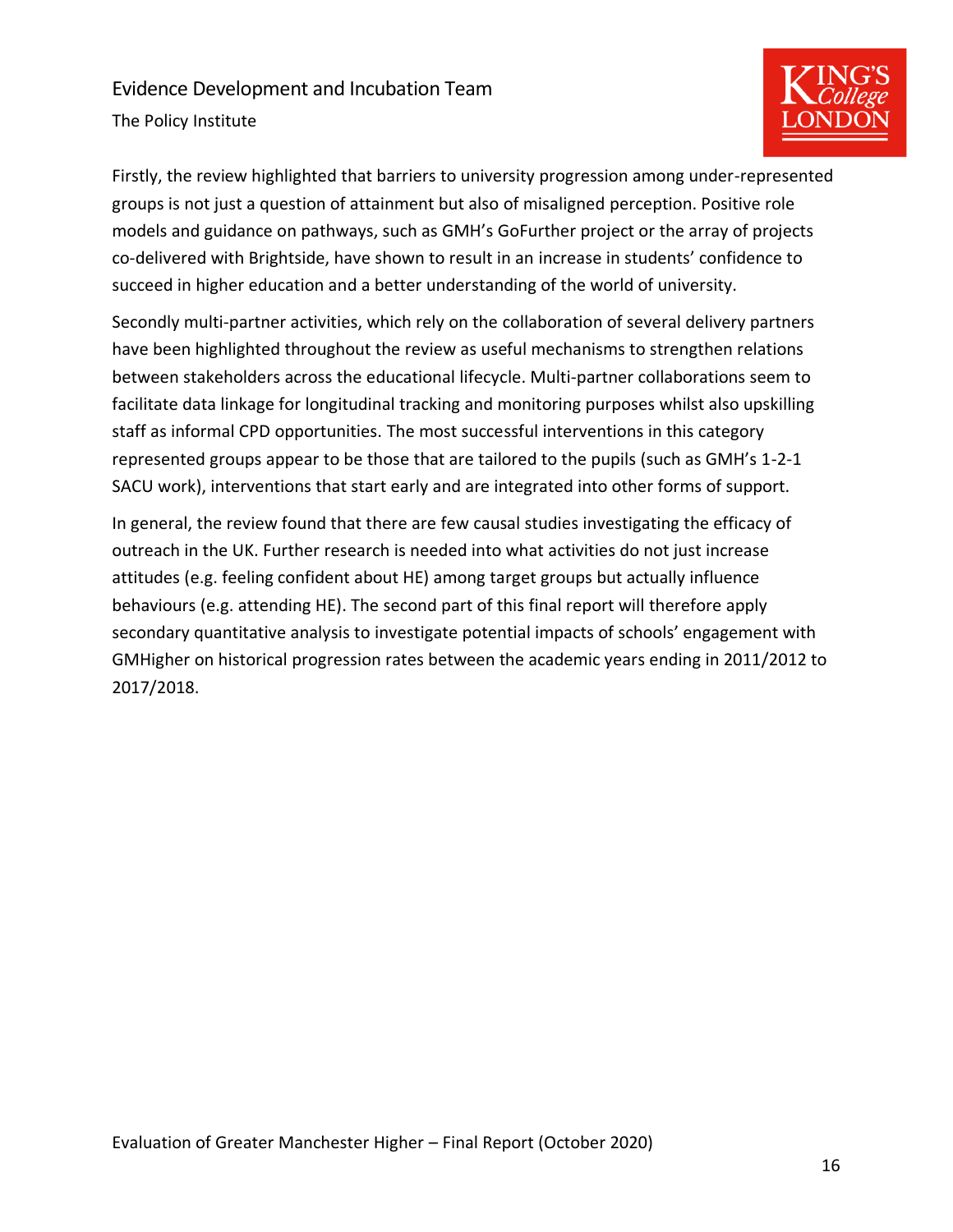Evidence Development and Incubation Team The Policy Institute



# <span id="page-18-0"></span>3 Historical Data Analysis

### <span id="page-18-1"></span>3.1 Research objectives

As outlined in the above sections, many of the initiatives that form part of the GMHigher outreach package are supported by the best available evidence. However, due to the complex nature of evaluating social mobility, the available evidence is oftentimes only correlational and doesn't take account of the Greater Manchester context. The objective of the quantitative analysis is therefore to develop a more granular, longitudinal understanding of the trends of higher education participation across Greater Manchester. To answer the research objectives outlined in the original bid, the quantitative analysis will be structure into two strands.

#### **(i) Matched comparator analysis**

This strand will collate several years of public progression data in order to identify and analyse the progression trends for schools engaged with GMHigher in comparison to a well-matched set of comparator school that did not engage with the network. By compiling public datasets, such as the Department for Education's School Performance Data<sup>7</sup>, this strand will aim to investigate a causal link between changes in local progression trends across the Greater Manchester region and schools' subsequent engagement with the programme.

#### **(ii) Benchmarking regional and national data**

In addition to the predictive data model above, the second strand of the analysis will use publicly available data sources on local authority's progression trends to identify long-term patterns of progression within Greater Manchester. By compiling public datasets, such as the Department for Education's Key Stage Destination Data<sup>8</sup>, this strand will aim to investigate regions that may over- or under-perform in comparison to the regional average; and to predict future progression trends in order to inform realistic operational targets for the GMHigher network up to 2025.

# <span id="page-18-2"></span>3.2 Description of the Data

The following section will describe the relevant data sources that have been used to inform the two evaluation strands. Apart from internal activity data provided by GMHigher, all data

<sup>7</sup> For further information please visit[: https://www.compare-school-performance.service.gov.uk](https://www.compare-school-performance.service.gov.uk/download-data)

<sup>8&</sup>lt;br>For further information, please visit: **https://www.gov.uk/government/collections/statistics-destinations**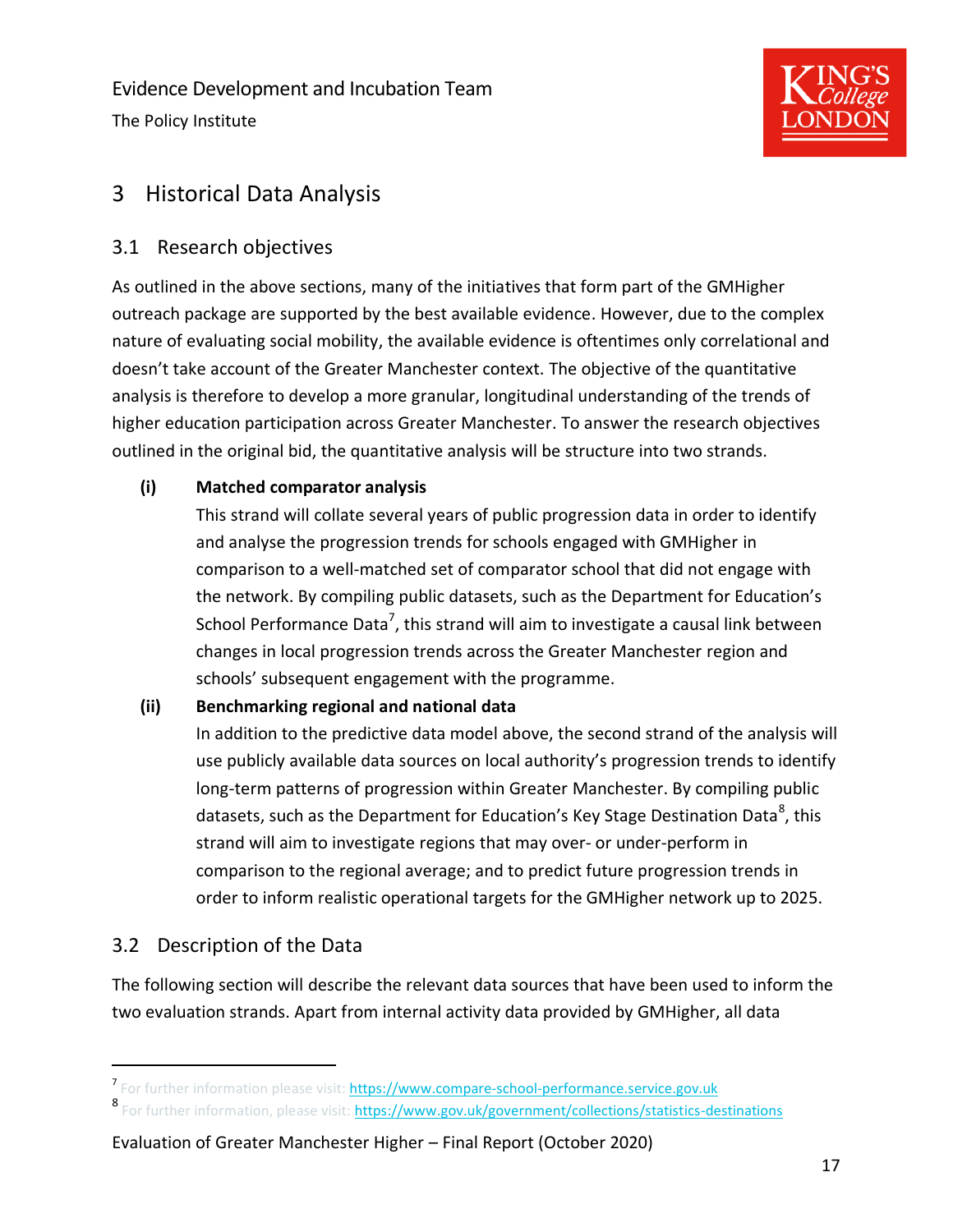The Policy Institute



sources are publicly available, and the below sections are meant to provide transparent steps and details on how to easily replicate the analysis once future iterations of the same public data sets become available. The code, which was used for the analysis is part of the final deliverable, and was written in the analytical package R, which is available for download free of charge<sup>9</sup>.

#### **Data sources and final dataset**

To compile a relevant dataset that include all schools within the Greater Manchester Area as well as school-level characteristics and educational attainment factors, a number of national datasets have to be combined. The data sources in table 7 below are therefore cleaned and merged to form the final data set containing all relevant factors and outcome measures of interest.

| Used in analysis | Data Provider<br>Data Source      |                             | Year                             |
|------------------|-----------------------------------|-----------------------------|----------------------------------|
| Strand I         | Department for Education (public) | School Performance Data     | 2013/14 to 2017/18 <sup>10</sup> |
| Strand II        | Department for Education (public) | Key Stage Destinations Data | $2011/12 - 2017/8$               |
| Strand L         | Ofsted (public)                   | <b>Ofsted Ratings</b>       | $2016^{11}$                      |
| Strand $I + II$  | <b>GMHigher (organisational)</b>  | School-level activity       | 2016/17-2018/19                  |

Table 7: Description of public and organisational data sets and sources and their respective years of coverage.

Outcome data on higher education progression can be sourced from the Department for Education's School Performance Data. This annual dataset provides consistent school-level data on institutional progression rates to higher education as well as contextual data on a variety of school-level factors that are generally predictive of entering HE (see the confounding variables section for further details on these factors).To control for quality of teaching across the sample, this also includes the latest Ofsted rating of schools in the analysis via the relevant Ofsted Report as of 31<sup>st</sup> March 2016<sup>12</sup>. Ofsted ratings have their limitations, but nonetheless serve as a

- 10 The data provided by the DfE labels academic year data according to the school year a student leaves Key Stage 5. This means that the schools year 2013/14 to 2016/17 translate to the academic years of entry to university in 2014/15 – 2017/18, respectively.
- 11 This is to enable us to match on Ofsted Rating as at the beginning of GMHigher.
- 12 For further information and download of the raw data for each year, please visit:

**<sup>9</sup>** For further information on the R software package and a link to download the software can be found here: <https://www.r-project.org/about.html>

[https://www.gov.uk/government/statistics/maintained-schools-and-academies-inspections-and-outcomes-as-at-](https://www.gov.uk/government/statistics/maintained-schools-and-academies-inspections-and-outcomes-as-at-31-march-2017)[31-march-2017](https://www.gov.uk/government/statistics/maintained-schools-and-academies-inspections-and-outcomes-as-at-31-march-2017)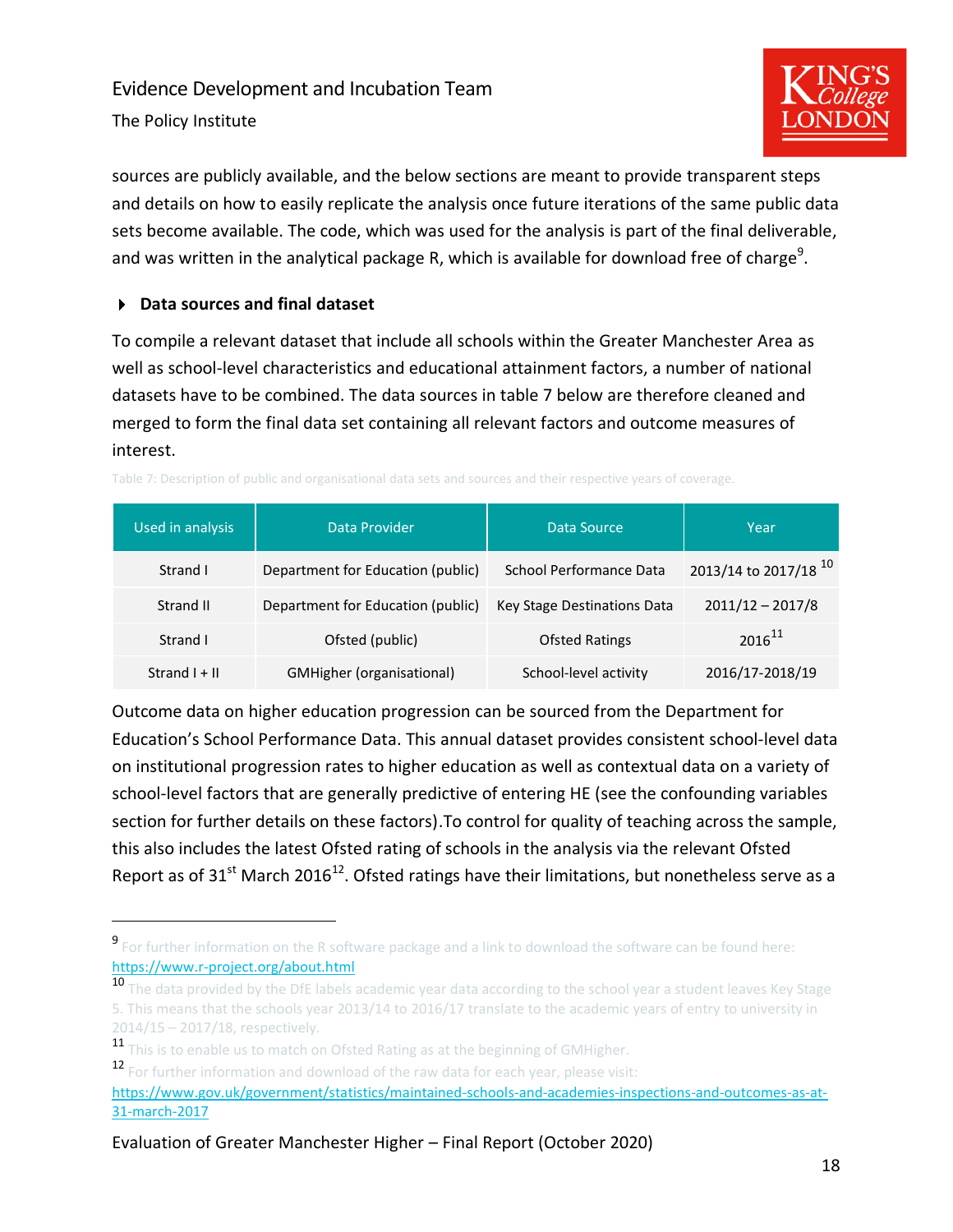The Policy Institute



reliable proxy for our purposes. The third dataset is an organisational compilation of activity data collected across the GMHigher network over the academic years 2016/17 – 2018/19. The dataset includes school-level engagement with the variety of activities that GMHigher offers to their network.

#### **Outcome and confounding variables**

The outcome measure for this analysis is determined as the proportion of Key Stage (KS) 5 students who progress into higher education. As per the DfE's dataset, this variable shows the number of pupils going to or remaining in an education and/or employment in the academic year after completing KS 5 studies. Pupils who have completed Level-3 qualifications<sup>13</sup> and have consequently spent six consecutive weeks in higher education are counted within this variable.

To standardise the variable across different cohort sizes in schools, this needs to be recoded into percentage to reflect the proportion of the eligible KS 5 cohort that progressed into higher education in each year.

To capture factors that are known to have an impact on higher education entry $^{14}$ , it also includes the proportion of pupils in receipt of free school meals (FSM) as an indicator for the proportion of disadvantaged students within schools in the sample. FSM eligibility is often used as a proxy for financial hardship and, as outlined in the previous evidence review, has been shown to have significant impacts on the educational attainment and thus HE aspiration and progression rate<sup>15 16</sup>.For the purpose of this analysis, the disadvantaged student variable is used as a continuous variable indicating the proportion of pupils receiving FSM support within each school in the sample.

All proxy measures for, both, outcome and confounding are also outlined in more detail in [Table 8](#page-21-1) overleaf.

<sup>13</sup> For further information on Level 3 qualification types please visit: [https://www.gov.uk/what-different](https://www.gov.uk/what-different-qualification-levels-mean/list-of-qualification-levels)[qualification-levels-mean/list-of-qualification-levels](https://www.gov.uk/what-different-qualification-levels-mean/list-of-qualification-levels)

<sup>&</sup>lt;sup>14</sup> For a discussion of how such factors influence the likelihood of an individual entering HE see, for example, Crawford, C., & Greaves, E. (2015). Socio-economic, ethnic and gender differences in HE participation.

<sup>15</sup> Chowdry, Haroon, Crawford C., Dearden, L. Goodman, A. and Vignoles, A.(2013). "Widening Participation in Higher Education: Analysis Using Linked Administrative Data." Journal of the Royal Statistical Society: Series a (Statistics in Society) 176 (2): 431–457

<sup>&</sup>lt;sup>16</sup> St Clair, R., Kintrea, K., & Houston, M. (2011). The influence of parents, places and poverty on educational [attitudes and aspirations. York: Joseph Rowntree Foundation.](https://www.jrf.org.uk/sites/default/files/jrf/migrated/files/young-people-education-attitudes-full.pdf) Available at: <https://www.jrf.org.uk/sites/default/files/jrf/migrated/files/young-people-education-attitudes-full.pdf>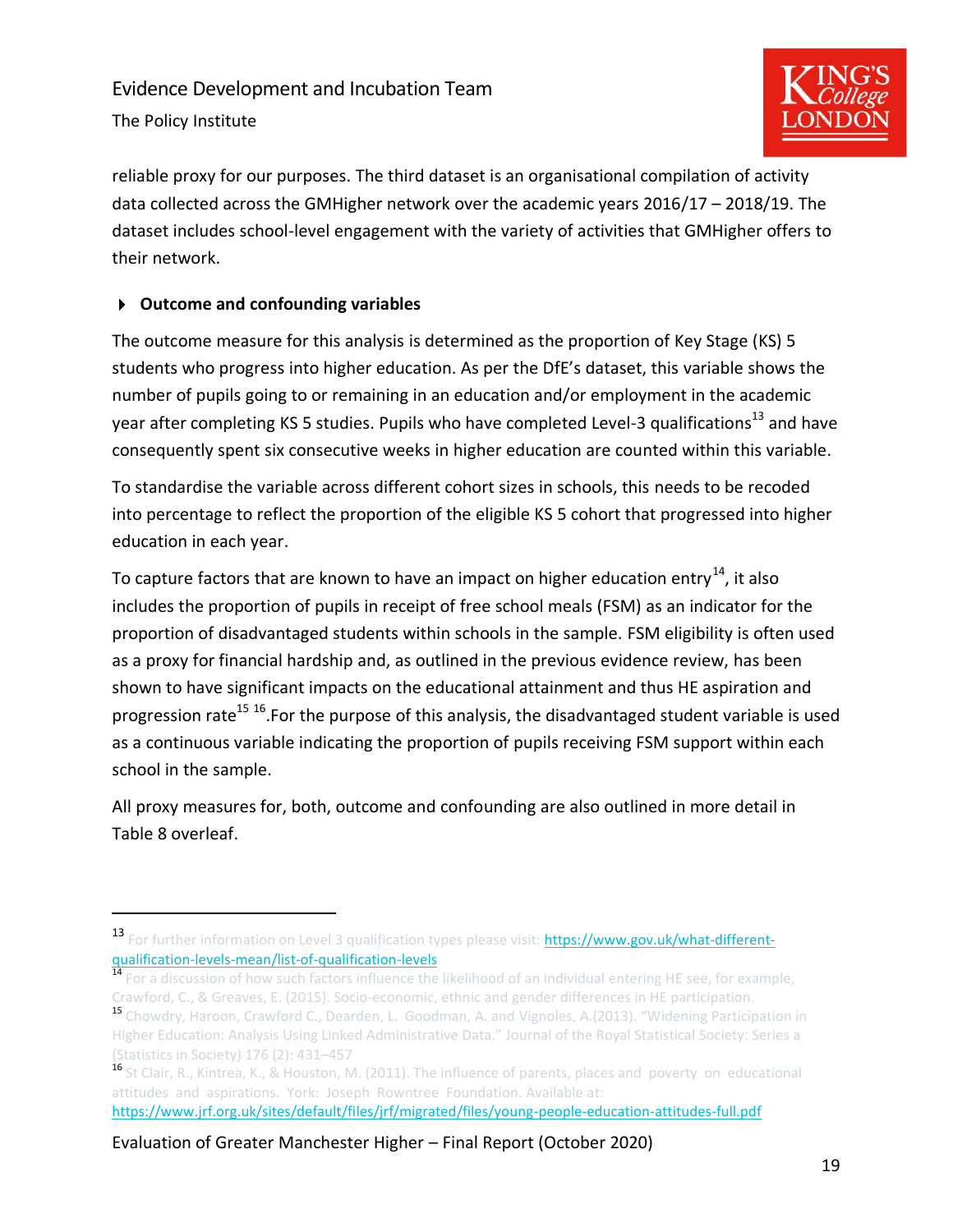#### The Policy Institute



| Variable                                          | Coding          | Source          |
|---------------------------------------------------|-----------------|-----------------|
| Proportion of students progressing<br>to HE       | Continuous      | D <sub>fE</sub> |
| Proportion of students eligible for<br><b>FSM</b> | Continuous      | D <sub>fE</sub> |
| <b>Ofsted Rating</b>                              | Categorical     | Ofsted          |
| LAESTAB for all providers with sixth<br>forms     | <b>Discrete</b> | <b>DfE</b>      |
| Engagement with GMHigher                          | Binary          | <b>GMHigher</b> |

<span id="page-21-1"></span>Table 8: Description of used variable, their coding for the analysis and respective data source they were taken from.

#### <span id="page-21-0"></span>3.3 Matched Comparator Analysis

Following the compilation and cleaning of the datasets, the data can now be linked to establish a more robust claim on the potential impact of schools' engagement with GMHigher by identifying non-engaged schools that are similar in characteristics to those involved in the project. In order to do this, a matched difference-in-difference (DiD) will be applied.

A DiD is a quasi-experimental methodology, which means that individuals are not actually randomised into control and treatment group but, instead, the DiD aims to develop a nonrandom comparator group whose outcomes can be reasonably expected to parallel those of the treatment group if they hadn't been treated.

To do this, the DiD requires two groups of individuals – those who have been exposed to an intervention (the 'treatment group') and those who have not (the 'comparator group').To take into account existing differences between the groups, the DiD uses historic data to map out the trends in the two groups (see the 'constant difference in outcome' in [Figure 6](#page-22-0) below).

Rather than simply measuring the difference in outcomes between the two groups postintervention, we are interested in the additional difference on top of the pre-existing difference in outcomes (see 'intervention effect' i[n Figure 6](#page-22-0) overleaf). As randomisation of outreach interventions within UK WP practice is oftentimes not possible due to a variety of complex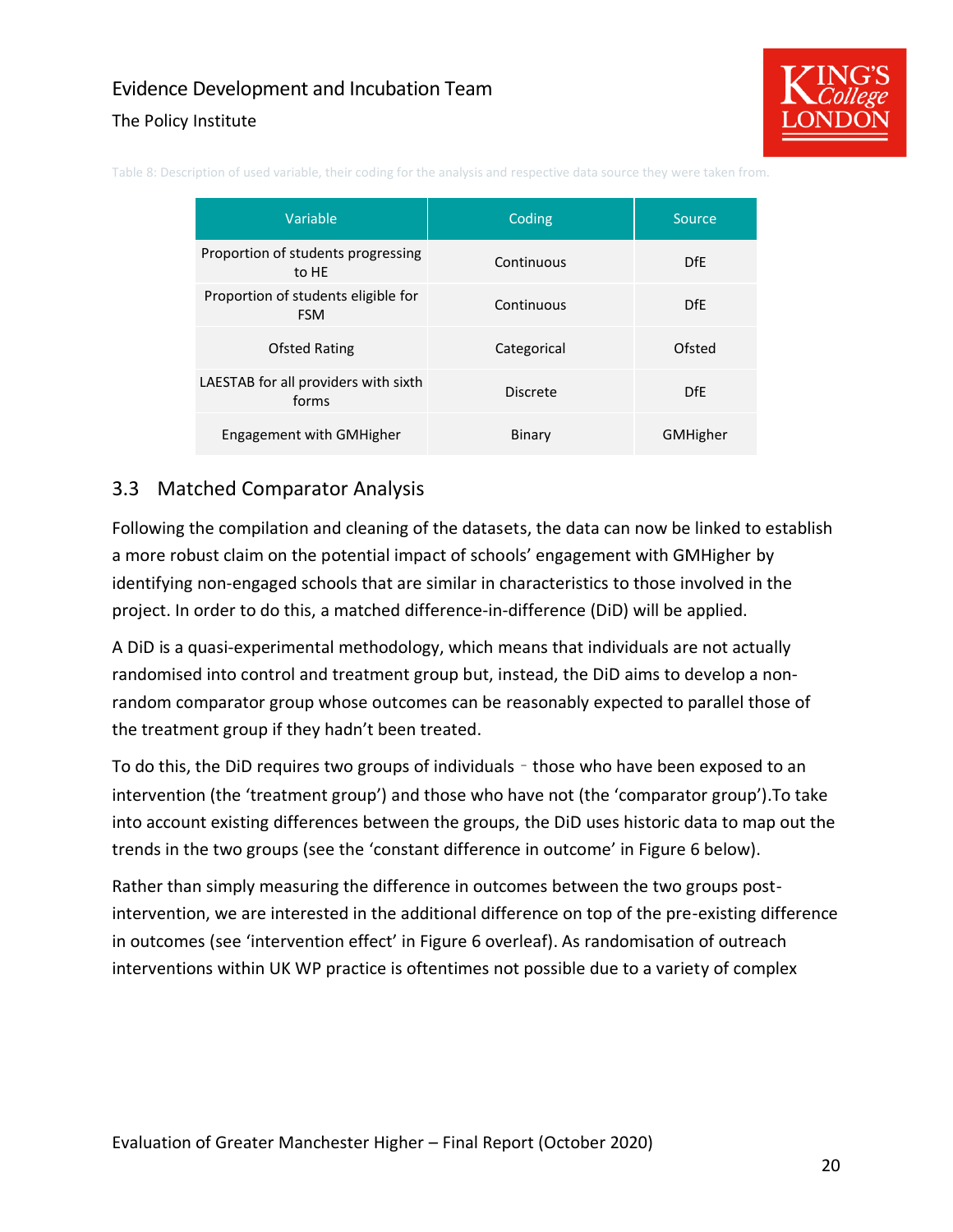The Policy Institute



# reasons, quasi-experimental methodologies are an EEF- recommended approach to evaluate complex, whole school interventions $^{17}$ .



<span id="page-22-0"></span>Figure 6: Visualisation of the DiD design<sup>18</sup>

#### **Identifying treatment schools**

To identify a unique list of schools that engaged with GMHigher, we've used an internal activity dataset provided by GMHigher, based on HEAT $^{19}$  output data. This was merged with public data sources to link the school identifier in the internal data to the unique Local Authority Establishment Number (LAESTAB) in the public datasets. Using the LAESTAB as a unique school identifier across all sources allowed for linkage between the institutional data held by GMHigher and publicly held data on schools' characteristics (as outlined in more detail in

<https://www.publichealth.columbia.edu/research/population-health-methods/difference-difference-estimation>

<sup>17</sup> Anders, J., Brown, C., Ehren, M., Greany, T. Nelson, R., Heal, J., Groot B., Sanders, M., & Allen, R. (2017). Evaluation of Complex Whole-School Interventions: Methodological and Practical Considerations. Education Endowment Foundation. Available at:

https://educationendowmentfoundation.org.uk/public/files/Grantee\_guide\_and\_EEF\_policies/Evaluation/Setting [up\\_an\\_Evaluation/EEF\\_CWSI\\_RESOURCE\\_FINAL\\_25.10.17.pdf. Pg. 22-29.](https://educationendowmentfoundation.org.uk/public/files/Grantee_guide_and_EEF_policies/Evaluation/Setting_up_an_Evaluation/EEF_CWSI_RESOURCE_FINAL_25.10.17.pdf.%20Pg.%2022-29)

<sup>18</sup> Adapted from and for further information on DiD, please visit:

<sup>&</sup>lt;sup>19</sup> The Higher Education Access Tracker, known as HEAT, is a shared, central, online repository and reporting tool that has been developed collaboratively with universities to provide a web-based data-capture system that tracks student engagement in widening participation outreach activities delivered by each university.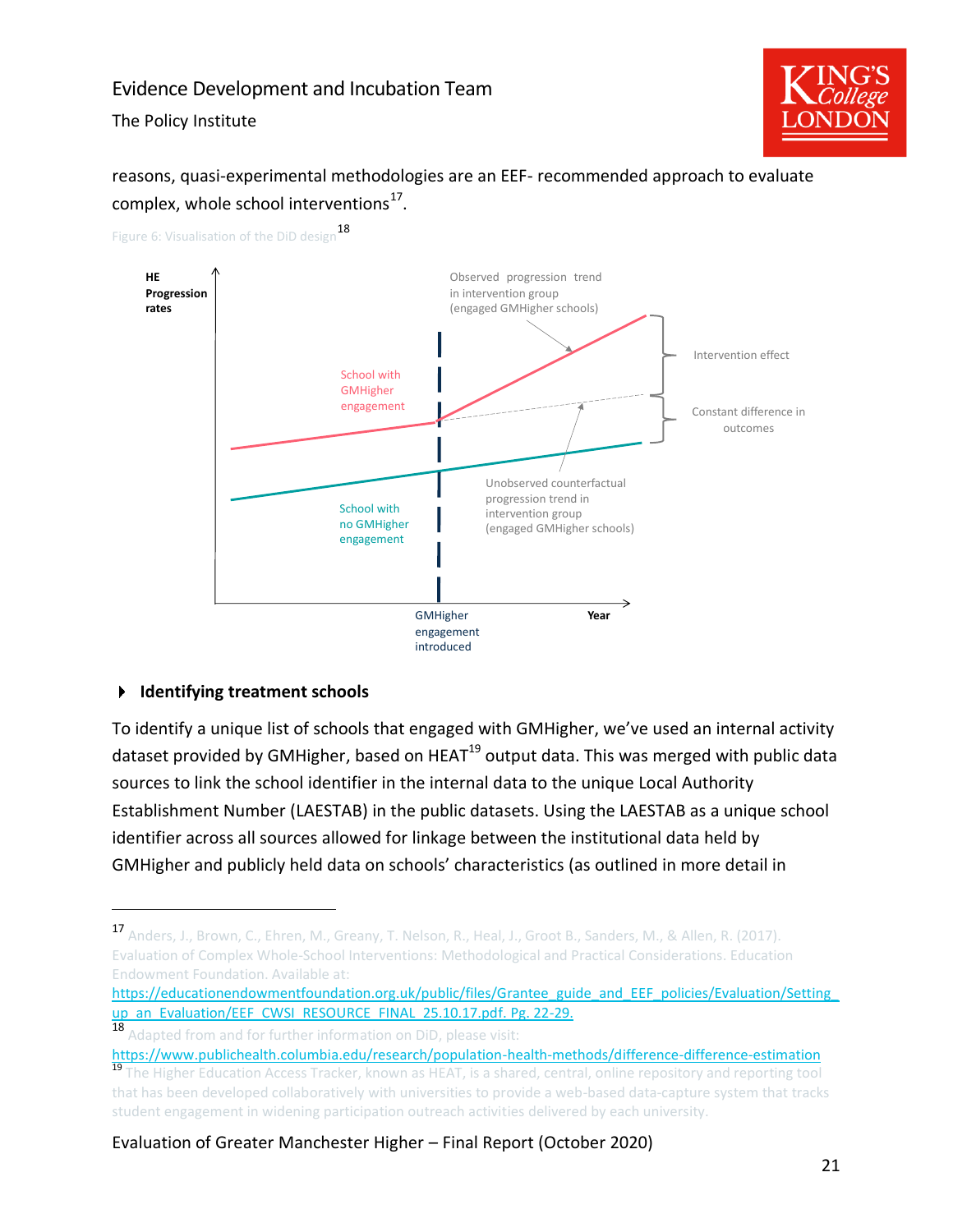The Policy Institute



Section [3.2\)](#page-18-2). The data was then cleaned for duplicate LAESTABs and excluded schools who had no KS 5 provision or where the number going to HE was low enough that it was suppressed for confidentiality. This process identified a final set of 44 schools that had engaged with GMHigher via at least one outreach activity from 2016 – 2018.

#### **Identifying comparator schools**

We used nearest neighbour matching to identify the comparison group. Nearest neighbour matching is more tolerant than exact matching (in which cases are only matched if they are the identical on all characteristics used in the match), and hence yields a greater number of potential matches, and minimises the likelihood that a treated school cannot be matched in the comparison group. It is more demanding than propensity score matching, which collapses the match into a single dimension but can lead to non-sensible comparators.

For each school that had engaged with GMHigher, Mahalanobis distances<sup>20</sup> were used to identify schools (either within or outside Greater Manchester) that had not engaged with any GMHigher provision but that were most similar to the schools engaged with GMHigher, across the following variables:

- Proportion of pupils known to be eligible for free school meals in 2015/16 (i.e. pretreatment, with the mean proportion imputed where this was missing);
- The average A-Level attainment at the school in 2015/16 (with the mean proportion imputed where this was missing);
- The school's recent Ofsted rating (as of  $31<sup>st</sup>$  March 2016) with a separate code for missing – exact matches were required for this variable;
- Establishment Type exact matches were required for this variable; and
- Total pupil headcount in the school.

We did not match on past progression rates or past progression trends as this can introduce bias to the analysis where there is strong autocorrelation within units, as there are with HE progression rates for schools across years<sup>21</sup>.

We used one-to-one matching with replacement, meaning that the same school could be identified as a good comparator for multiple treatment schools.

<sup>&</sup>lt;sup>20</sup> Mahalanobis distance is a method of quantifying the distance between two points, across multiple dimensions, which takes account of the point's placement relative to the centre of the distribution.

<sup>21</sup> Daw, Jamie & Hatfield, Laura. (2018). Matching and Regression to the Mean in Difference-in-Differences Analysis. Health Services Research. 53. 10.1111/1475-6773.12993.

Evaluation of Greater Manchester Higher – Final Report (October 2020)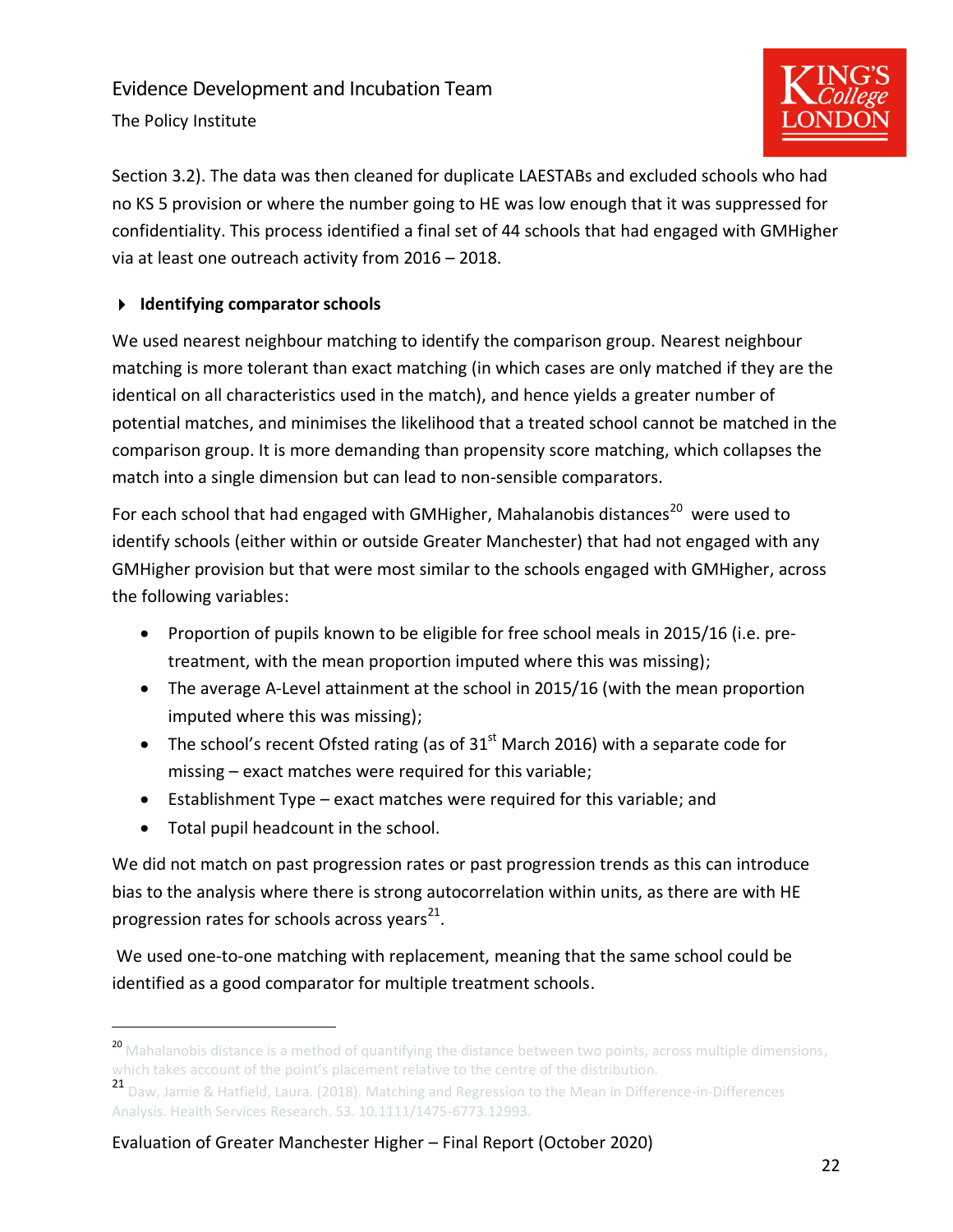The Policy Institute

#### **Quality of the match**

This matching procedure generated a comparator group of 42 schools. Two comparator schools were matched to multiple treatment schools, so there are slightly more treatment cases (44 schools) than comparator cases (42 schools). Treated and matched units showed good balance on all covariates. **Error! Reference source not found.**below plots the distribution of percentage of pupils known to be eligible for free school meals across GMHigher schools, matched comparator schools, and all other schools. This indicates that the matching has delivered a substantially more similar comparator group on this key measure than the nonmatched schools ('Other' in [Figure 7](#page-24-0) below). The match also delivered balance between treatment and comparator schools on all other measures included.

<span id="page-24-0"></span>Figure 7: Comparison of distribution of percentage of disadvantaged pupils in the school, by GM Higher, matched comparator, and all other schools



#### **Assumptions required when using matching for causal inference**

The crucial underpinning assumption for the DiD's estimation of the potential effect on progression rates for our treatment vs comparator group is the **parallel trends assumption**.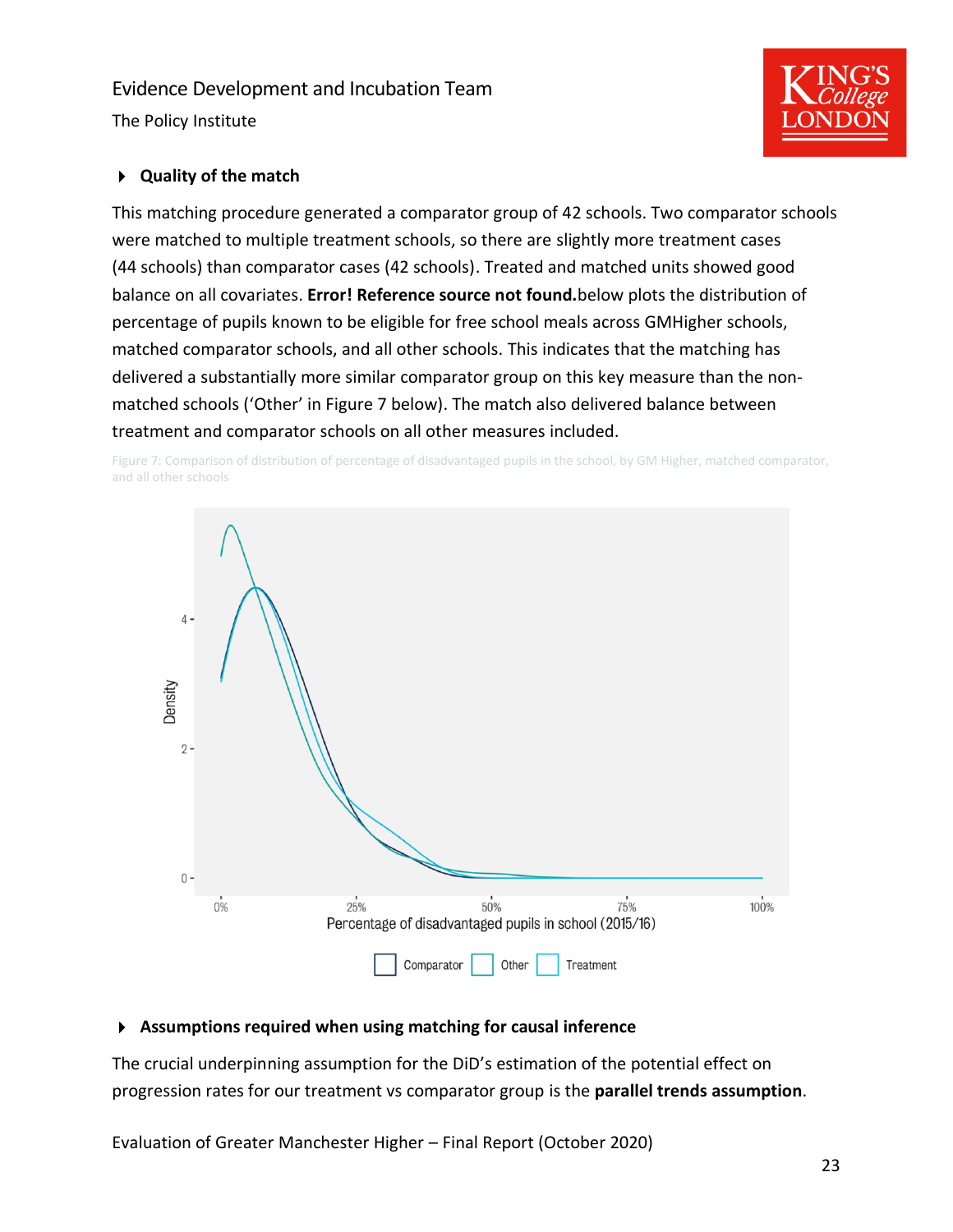The Policy Institute



This assumes that the treatment schools, without receiving the intervention, would have instead followed the same path in progression trends as the identified group of comparator schools. The DiD therefore enable us to rule out influences that are affecting the trends of both treatment and comparator schools similarly. Of course, due to the lack of a counterfactual, this assumption is inherently unobservable: We have no data to know how the progression rate in treatment schools would have changed over the years had they not had the GMHigher engagement, or whether there was some other factor that influenced treatment schools' outcomes but not those of comparator schools.

The closest we can get to testing this assumption is testing whether it holds in pre-treatment periods: if the treatment and comparator schools have similar trends before the intervention is introduced, that strengthens the case that they would have had similar trends in the postintervention period. Therefore, we significance-tested both the average progression rates for 2013/14, 2014/15 and 2015/16, and the trends across these years and find no significant difference between treatment and comparator. This is encouraging for the validity of our assumption that the matched comparator provides a valid counterfactual for the trend in GM Higher schools in the absence of treatment, but as noted earlier, this assumption is inherently unverifiable.

#### **Analysis of impact of GMHigher on engaged schools**

[Figure 8](#page-26-0) **Error! Reference source not found.**overleaf provides a graphical representation of the time trends in GM Higher schools vs. the matched comparator. As can be seen, although GM Higher schools have a higher progression rate in the pre-treatment period, the trends year-onyear are almost identical from 2013/14 to 2015/16, satisfying our check for parallel trends pretreatment periods.

The dotted line represents what we would expect the trend to be in GM Higher schools from 2015/16 to 2016/17, if the trend in these schools had continued to track with the comparator schools. Instead, we can see that despite an overall decline in progression between 2015/16 and 2016/17, the decline in GM Higher schools was less than the comparator schools.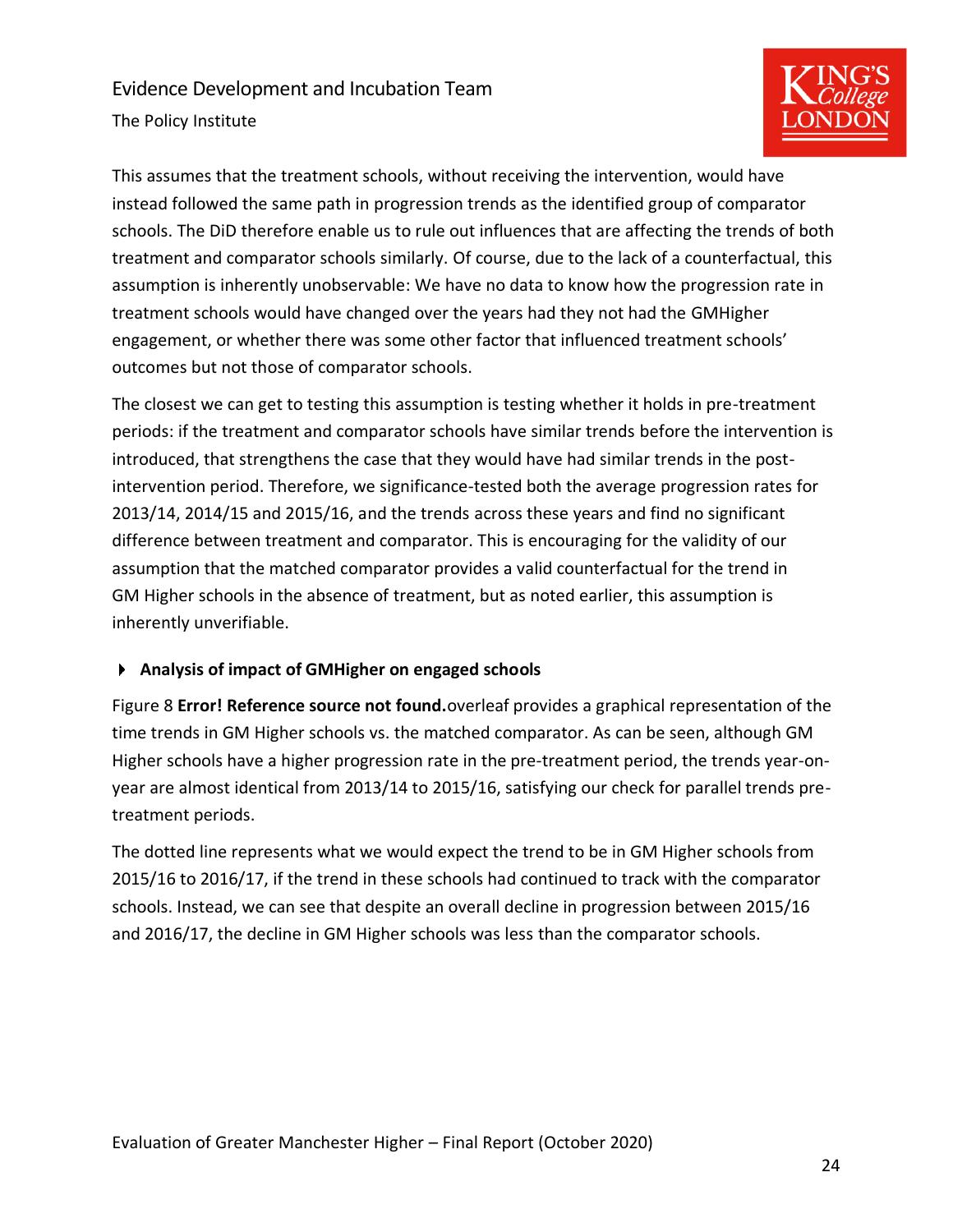#### The Policy Institute



<span id="page-26-0"></span>Figure 8: Progression rates of comparator schools vs progression rates of treatment schools



To check this trend for significance, we analysed the outcomes using a panel regression with pooled standard errors indexed to school and year, as the data takes the form of a time-series of cross-sectional samples of Year 13 finishers.

In this specification, the coefficient of interest is the interaction term between the variable indicating that a school is treated ( $Treatment$ ) and the variable indicating that the treatment has started ( $Time$ ) (this is noted as  $\beta_3$  in the equation below, where *s* varies at the school level and *t* varies by year).

 $Y_{st} = \beta_1 Treatment_s + \beta_2 Time_t + \beta_3 (Treatment_s * Time_t) + \beta_{4:n} Covariates_s + Error_{st}$ 

This coefficient tells us whether the trend of the treatment group changes significantly compared to the comparator in the time period(s) after the treatment has started – in other words, it tests whether the gap between the solid blue line and the dotted blue line **Error!**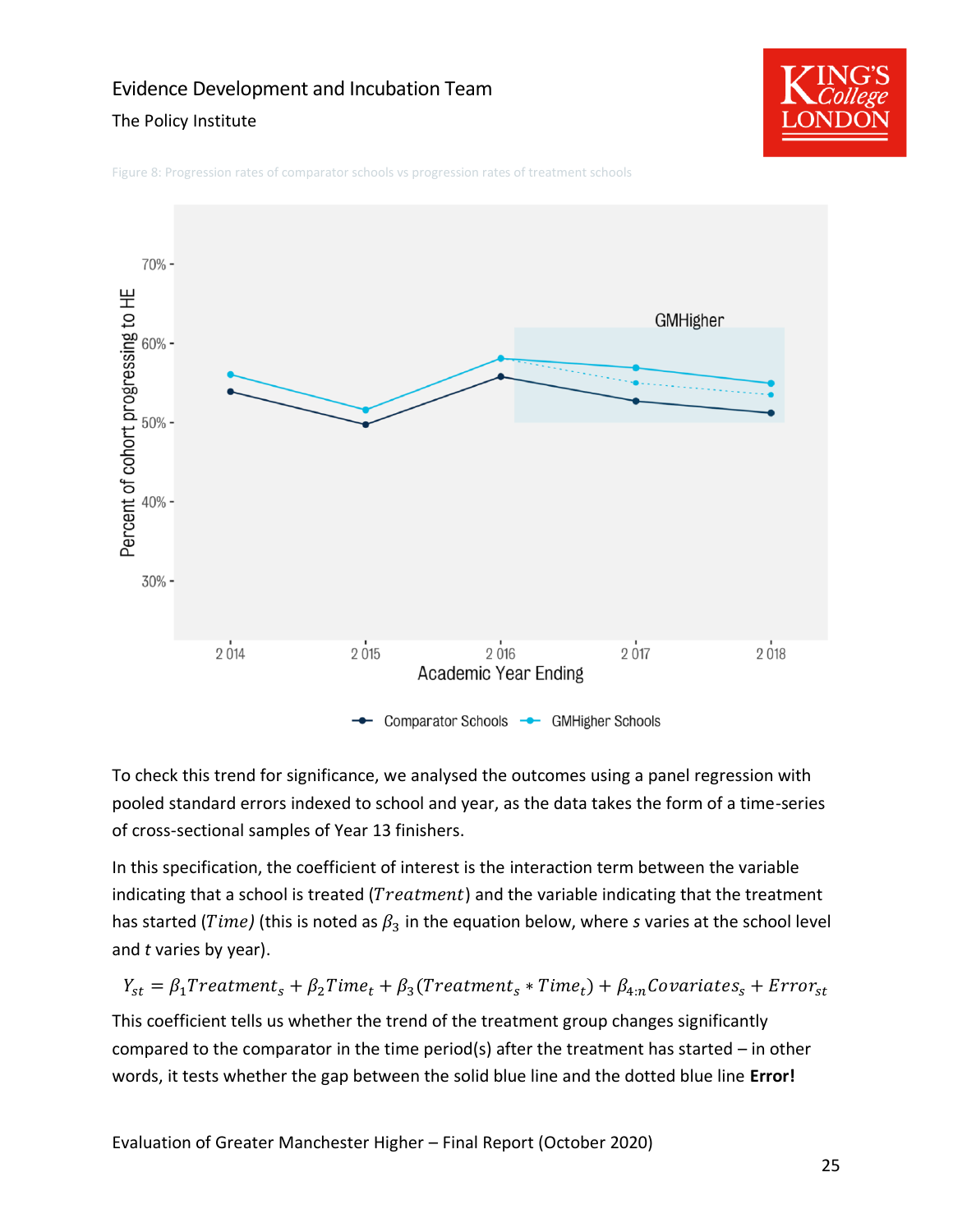The Policy Institute



**Reference source not found.** is statistically significant. We conduct this analysis with the covariates outlined in the previous section, and present the findings i[n Table 9](#page-27-0) below.

<span id="page-27-0"></span>Table 9: Results of difference-in-differences analysis

| Coefficient                                                            | <b>Estimate</b>   |
|------------------------------------------------------------------------|-------------------|
| (Intercept)                                                            | $0.63(0.03)$ ***  |
| Treatment<br>(School involved with GMHigher)                           | $0.02(0.03)*$     |
| Time<br>(Year is post-2015/16)                                         | $-0.01(0.02)$     |
| <b>Treatment Effect</b><br>(Treatment x Time)                          | 0.02(0.03)        |
| School size                                                            | 0.00(0.00)        |
| Proportion of students known to be<br>eligible for FSM                 | $-0.01(0.00)$ *** |
| <b>Establishment Type</b>                                              | Included          |
| <b>Ofsted Rating</b>                                                   | <i>Included</i>   |
|                                                                        |                   |
| $R^2$                                                                  | 0.33              |
| Adj. $R^2$                                                             | 0.30              |
| Number of observations (Number of<br>schools x number of time periods) | 440               |

Consistent with **Error! Reference source not found.**, the regression shows schools involved with GM Higher to have an overall significantly higher (2 percentage points, p < 0.01) rate of progression to HE than the comparator schools, suggesting that there are differences between the two groups, and a straight comparison of progression rates is likely to be biased by unobservable differences in approaches between the schools.

The coefficient on the Treatment Effect post-2015/16 is positive but not significant. A significant result here would give us some confidence that although the trends between the two groups were similar up to 2015/16, from 2016/17 the progression trend in GM Higher schools was better. The direction is promising; however, at the moment we do not have sufficient evidence to determine that this is a significant treatment effect.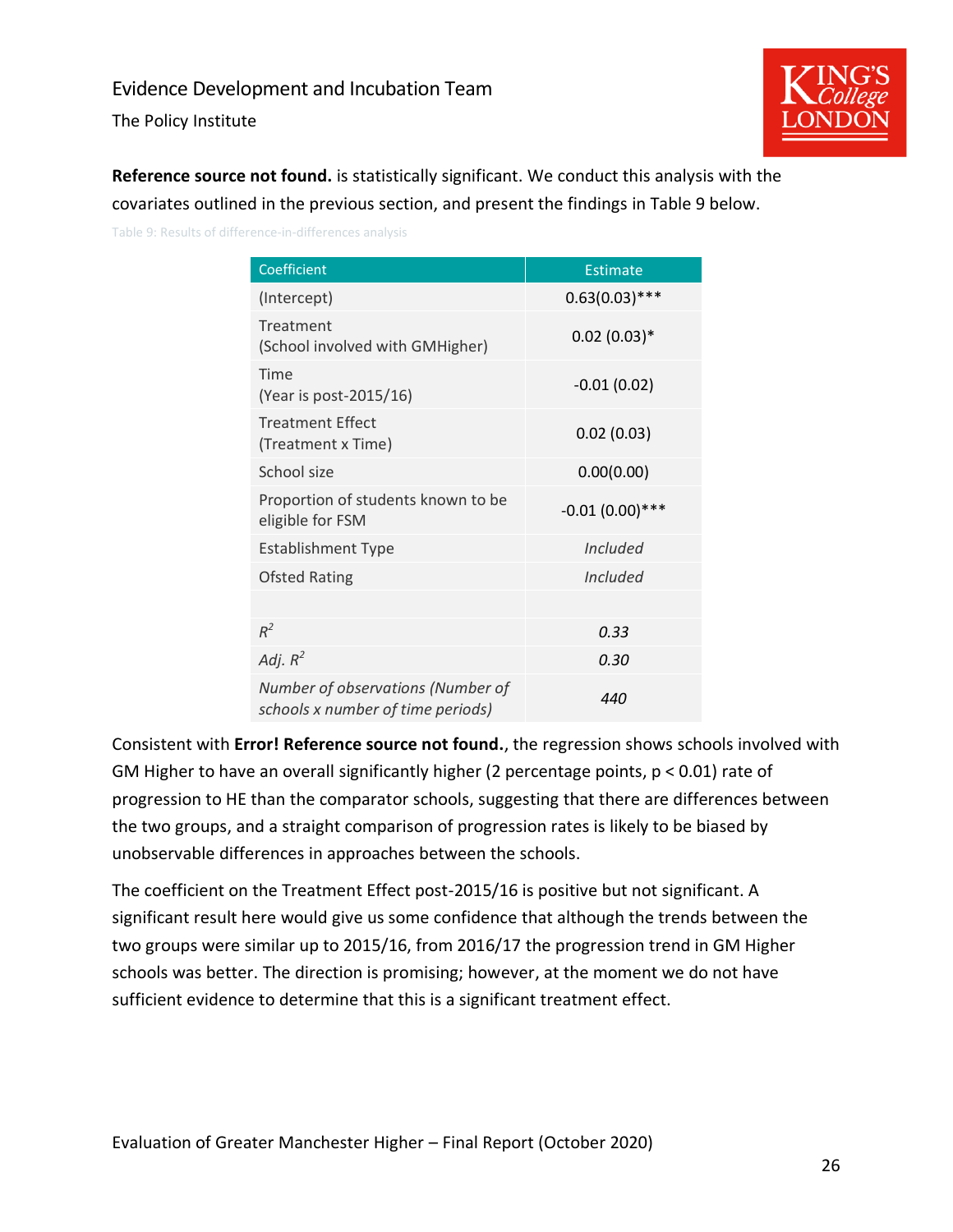The Policy Institute



#### **Limitations**

The DiD analysis sets a strong foundation for future analysis once more data is available and GMHigher's activities have embedded more in schools. Further, even if a significant effect is observed, it must be borne in mind that we can only make an informed judgement that it results from GMHigher activities; there remains the real possibility that it could arise from other unobservable factors causing the trend between the treated and comparator schools to diverge; for example, schools that signed up to work with GMHigher are clearly motivated to support the progression of their pupils. They may be undertaking other activities arising from this motivation that are driving the divergence; or in the absence of GMHigher they may have taken another equally effective approach.

There are also further limitations around the completeness of the available datasets. Firstly, the internal dataset on GMHigher provision is mostly capturing activity data provided by hub members to the HEAT database. This data is collected locally by HE providers and there may be some inconsistency in how activity is coded and recorded, and/or providing the appropriate data sharing consent to share school/pupil data with HEAT. As a result, the data set for our analysis is likely to have missing variables that are not missing at random<sup>22</sup>. For the purpose of this analysis, we have taken the data as provided, but this is an issue that has already been identified within the GMHigher network and data provision has become more consistent and exhaustive as a result.

Moreover, there are restrictions on the robustness of findings due to the lagged release of data capturing progression trends post-2018. We are aiming to investigate trends between activity that was provided to school group as young as 13 years old between the years of 2016-2018 and schools' respective progression trends in the same years. Due to the lagged nature of our indicator, students who attend Year 8 in the school year 2017/18 will not enter higher education until, the earliest, 2022/23 five years later). Continuation of this analysis for future school cohorts (2018/19 onwards) is recommended to test and strengthen the findings of this analysis. This longitudinal re-analysis would potentially show stronger differences between the progression trends of treatment and comparator groups emerging as we can assume that cohorts who have been directly benefitting from the GMHigher activities will enter higher education in the upcoming years.

<sup>&</sup>lt;sup>22</sup> In this situation, there are probably underlying reasons why data is missing for some individuals and not others, meaning that there are likely to be systematic differences between these students. In technical terms, we say that this data is 'missing not at random'.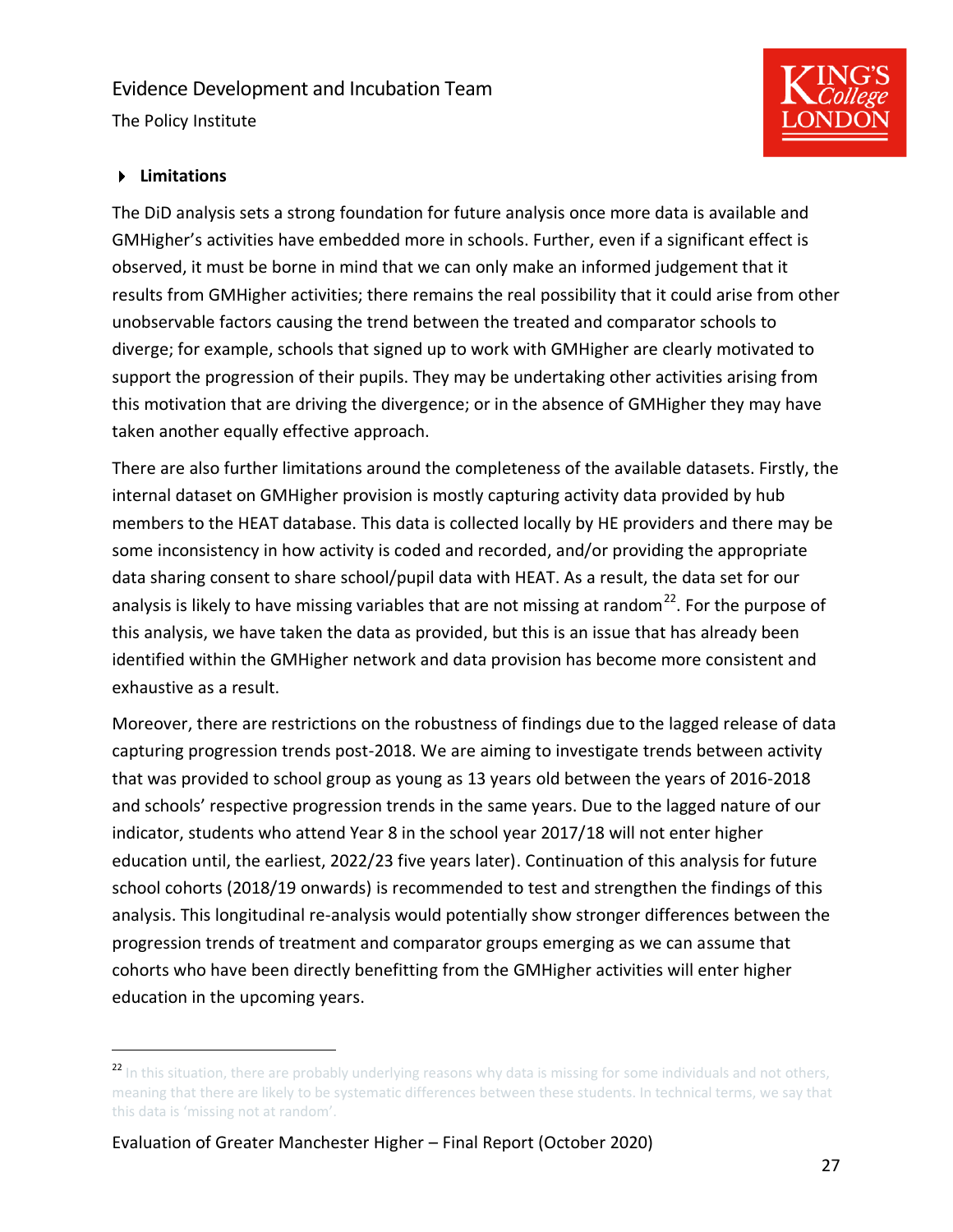The Policy Institute



The credibility of a causal claim here would require a strong and consistent divergence of treated and control units, a tighter link between engagement with GMHigher at a particular intensity and particular year-group with the observed outcome for that year group, and ideally qualitative investigation with the GMHigher schools to understand what other strategies they might have pursued or might be pursuing that might cause their outcomes to diverge from other, similar, schools. However, the analysis conducted here establishes the foundation for that ongoing work, and for the feeding in of further data as this becomes available.

# <span id="page-29-0"></span>3.4 Benchmarking of regional and national progression trends

Following the inferential analysis of progression data, the next section sets out to answer the remaining research questions - as outlined below - via descriptive analysis of additional public data. Looking at historical data, what is the picture of participation in Higher Education across Greater Manchester since the ending of the AimHigher programme (2011)? In particular,

- How does this compare to the national picture over that time?
- What areas of Greater Manchester have seen the greatest change over the period?
- What is the current participation rate in Higher Education in Greater Manchester and what would be a realistic target for increasing this participation rate by 2025?

Similar to the previous evaluation strand, this section only uses public data, made available via the Department for Education, to inform the analysis. In combination with the provided code, this should allow for an easy replication of the below analysis and data collation and cleaning.

#### **Historical picture of progression trends since 2011**

To plot regional and national progression rates, the annual report of Key Stage 5 Destination Data<sup>23</sup> was cleaned to only include progression rates for the local areas defined as the Greater Manchester area<sup>24</sup> as well as the corresponding national rates for each year.

Due to the limitations of this data set, this variable only includes state-funded mainstream schools and colleges so will not cover, for example, independent schools. However, given that

<sup>23</sup> For further information on the annual Key Stage Data report and to download the raw data please visit: <https://www.gov.uk/government/collections/statistics-destinations>

<sup>24</sup> These include the following regions and their respective LA area codes (in brackets): Bolton (350), Bury (351), Manchester (352), Oldham (353), Rochdale (354), Salford (355), Stockport (356), Tameside (357), Trafford (358) and Wigan (359).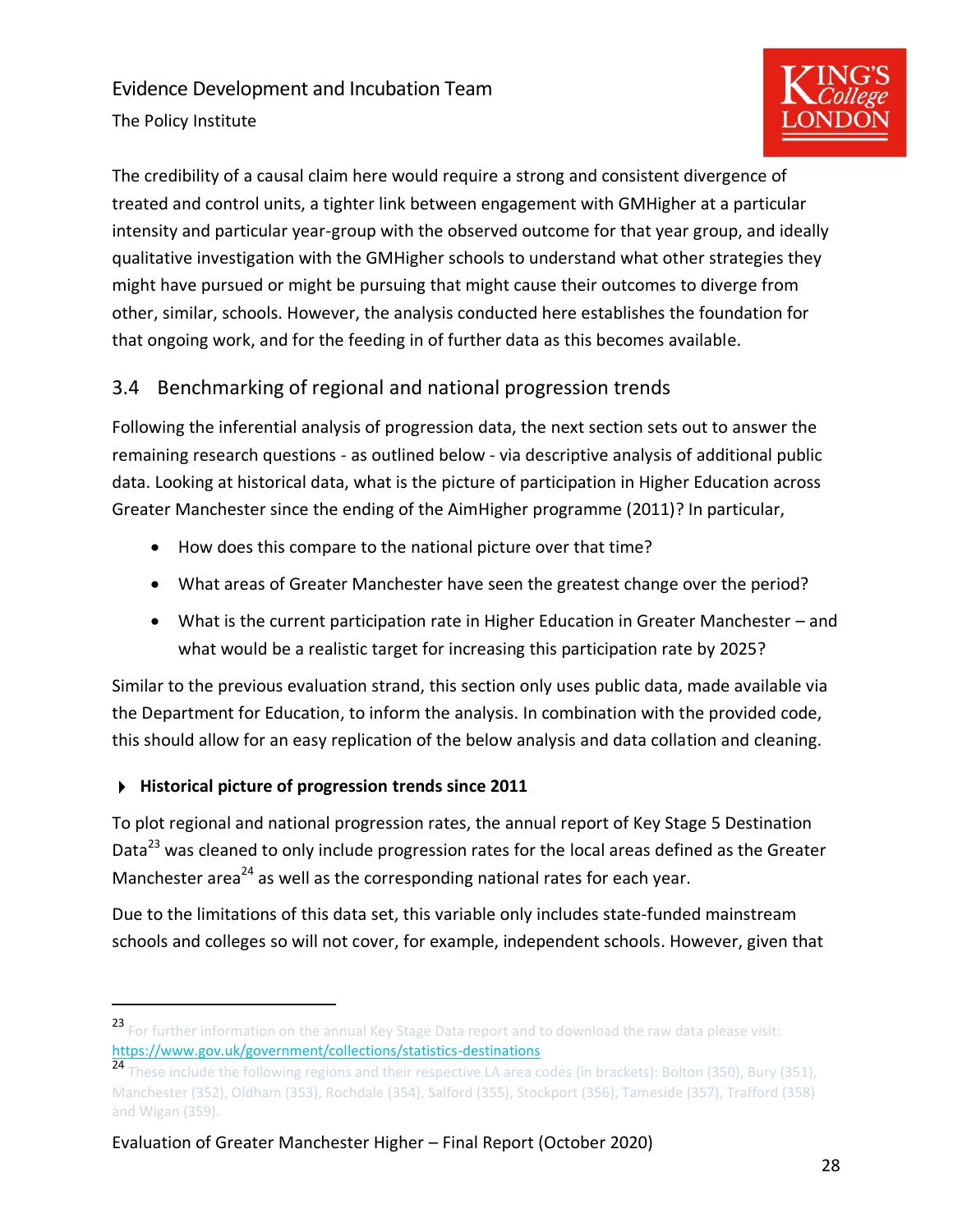# Evidence Development and Incubation Team The Policy Institute



GMHigher's target groups of disadvantaged learners are much less likely to attend private schools due to their fee-charging nature, this was not considered to be a significant gap in the data for the purpose of this analysis.

[Figure 9](#page-31-0) below outlines the plotting of average progression rates across Greater Manchester in comparison to the national average for all years under consideration in this time period. The Figure shows a sharp decline in progression rates across, both, schools within the GMHigher outreach region and the wider national landscape from 2011/12 to the subsequent year(s). However, schools within Greater Manchester steadily perform above the national average across all seven years under analysis.

Following the decline in progression rates between 2011/12 and 2014/15, a small incline in progression rates can be observed in 2015/16. However, neither the national nor GMHigher progression rates reach their earlier peak from 2011/12.

The latest year of regional progression data in 2017/8, indicates a further drop from 54% to 51% of learners completing their Level 3 qualifications<sup>25</sup> entering higher education or further training. Further interpretation of the data and potential causes for the decline and/or increase of progression rates across these years needs to be done with caution as the above analysis is solely descriptive and does not control for any variables that might have impacted progression rates of learners across or within each year.

<sup>25</sup> For further information on Level 3 qualification types please visit: [https://www.gov.uk/what-different](https://www.gov.uk/what-different-qualification-levels-mean/list-of-qualification-levels)[qualification-levels-mean/list-of-qualification-levels](https://www.gov.uk/what-different-qualification-levels-mean/list-of-qualification-levels)

Evaluation of Greater Manchester Higher – Final Report (October 2020)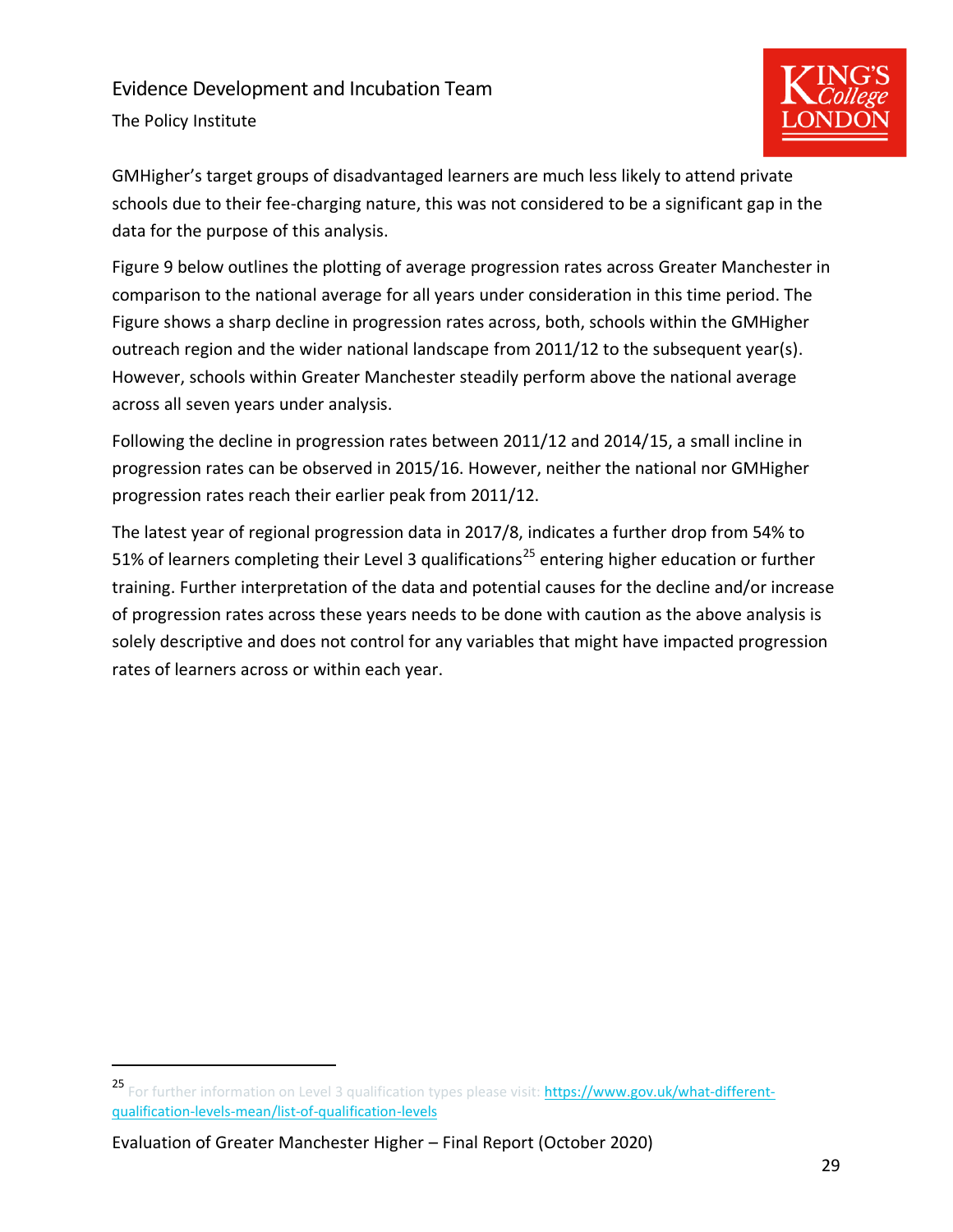#### The Policy Institute





<span id="page-31-0"></span>Figure 9: Average progression rates across Greater Manchester and England (2011/2-2017/8)

#### **Under-/over-performing areas of progression since 2011**

To understand the progression trends across Greater Manchester in more granular detail and to investigate if and/or which areas of Greater Manchester have seen the greatest change over the period, we plotted the annual progression rates for the local authorities situated within Greater Manchester (see footnote 24) below. [Figure 10](#page-32-0) shows the 7-year distribution<sup>26</sup> of the progression rate for each local authority.

 $26$  The body of the violin plot represents the interquartile range of each distribution, which is defined as the difference between the upper and lower quartiles of a data set. This range is used as a measure of data spread: spanning 50% of a data set and eliminating the influence of outliers (the highest and lowest quarters of a data set are removed and plotted on each side of the plot's 'body').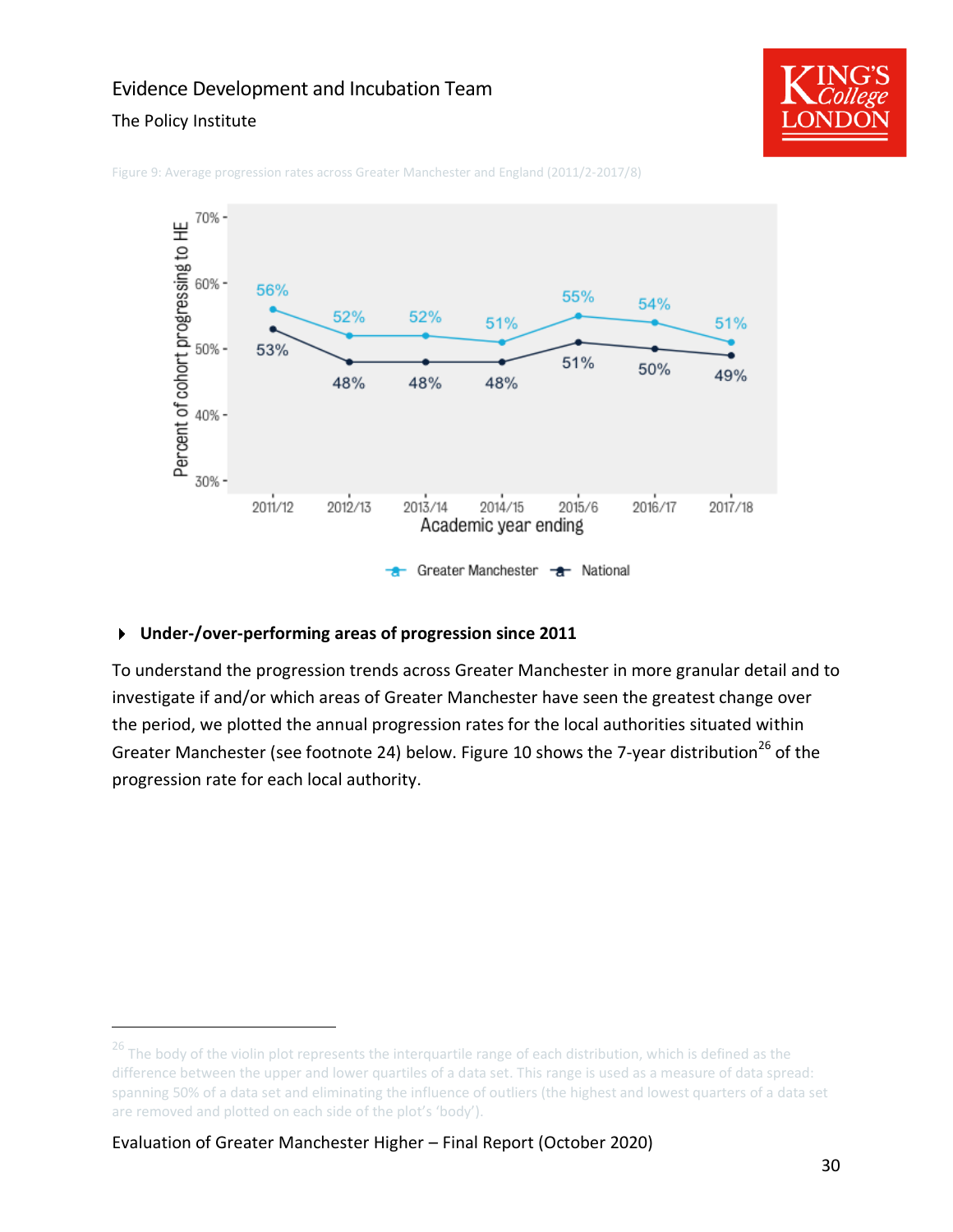#### The Policy Institute





<span id="page-32-0"></span>Figure 10: Violin plot of progression rates between 2011/2 – 2017/8 per local authority within Greater Manchester

The 'body' of each violin plot includes the distribution's interquartile range whilst the narrower ends on the sides of each 'body' indicate the lowest and highest progression rates recorded between 2011-2018. For simplicity of interpretations, a narrow body indicates a wide distribution (i.e. larger variation in progression rates across the years), whereas more dense bodies indicate a narrower range of progression rates within a local authority between 2011/12 to 2017/8.

For our purposes of analysing variations in progression rates across regions, the violin plot is especially useful for indicating whether the distribution of progression rates is particularly skewed and whether there are potential unusual observations in the data set. It highlights that Salford has seen some of the biggest declines in progression rates since 2011/12 and progression rates consistently falling below 50 per cent with an absolute low of 42 per cent in the most recent data return in 2017/18. In contrast, Trafford has shown steady and high progression rates across all seven years under observations; reporting the highest progression rate of 61% in the latest data return in 2017/18 and never falling below 55 per cent progression rate between 2011/12 – 2017/18.

Detailed progression rates for each local authority by year are also listed for further reference in [Table 10.](#page-32-1)

<span id="page-32-1"></span>Table 10: Progression rates in each local authority per year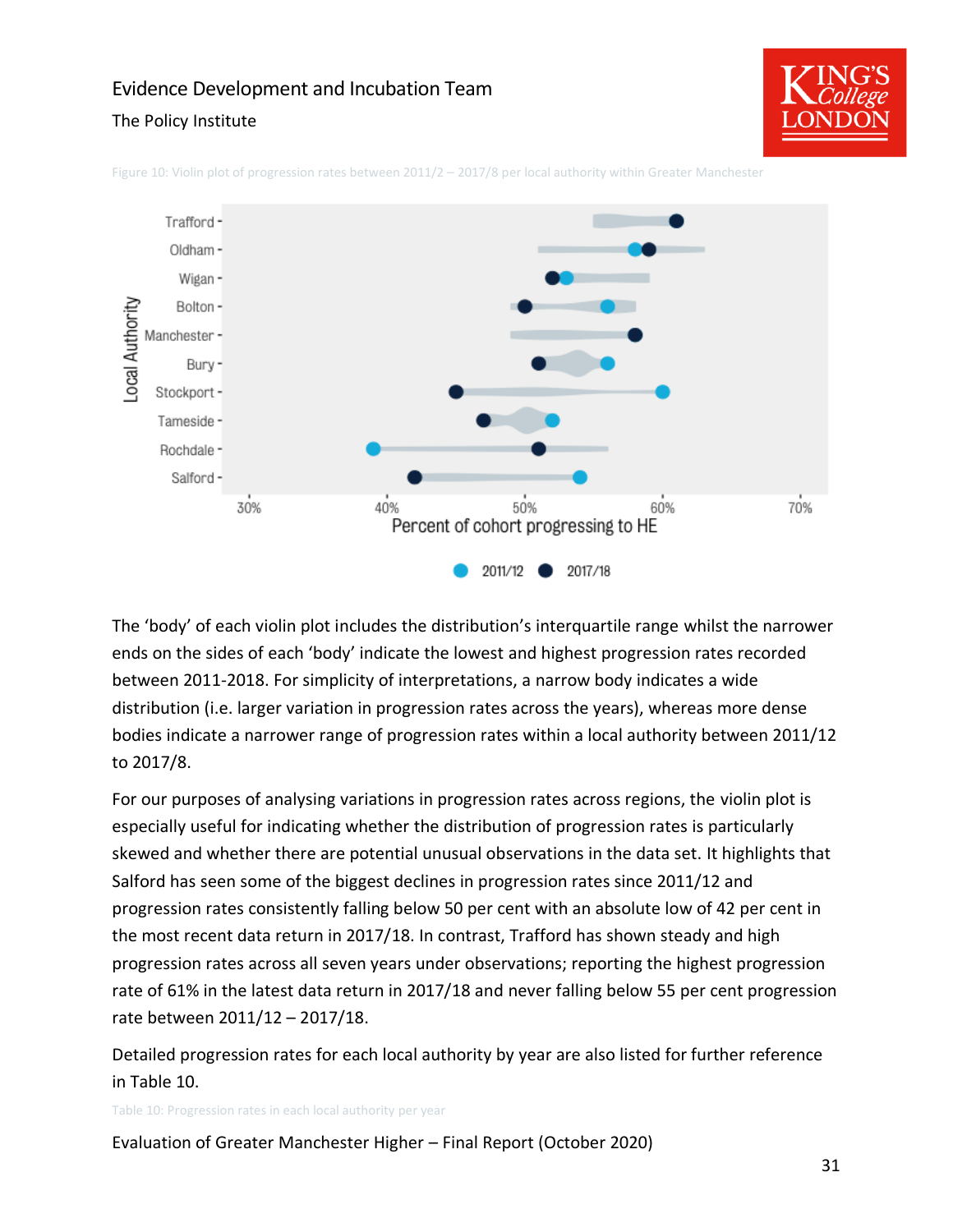The Policy Institute



|                        |         |         |         | <b>Academic Year</b> |        |         |         |
|------------------------|---------|---------|---------|----------------------|--------|---------|---------|
| <b>Local Authority</b> | 2011/12 | 2012/13 | 2013/14 | 2014/15              | 2015/6 | 2016/17 | 2017/18 |
| <b>Bolton</b>          | 56%     | 49%     | 55%     | 56%                  | 57%    | 58%     | 50%     |
| <b>Bury</b>            | 56%     | 54%     | 53%     | 54%                  | 54%    | 52%     | 51%     |
| Manchester             | 58%     | 52%     | 50%     | 49%                  | 53%    | 54%     | 58%     |
| Oldham                 | 58%     | 52%     | 51%     | 51%                  | 63%    | 60%     | 59%     |
| Rochdale               | 39%     | 50%     | 46%     | 42%                  | 56%    | 54%     | 51%     |
| Salford                | 54%     | 52%     | 49%     | 45%                  | 45%    | 43%     | 42%     |
| Stockport              | 60%     | 50%     | 52%     | 49%                  | 45%    | 52%     | 45%     |
| Tameside               | 52%     | 51%     | 50%     | 50%                  | 50%    | 48%     | 47%     |
| <b>Trafford</b>        | 61%     | 56%     | 55%     | 56%                  | 56%    | 59%     | 61%     |
| Wigan                  | 53%     | 52%     | 58%     | 59%                  | 59%    | 55%     | 52%     |

#### **Realistic progression targets for 2025**

Lastly, to identify realistic future progression targets for the Greater Manchester area, we've used a linear progression model to predict future progression rates for the academic years 2018/19 to 2023/24. To provide more accuracy in regard to actual admissions trends across the wider UK higher education landscape, we've included a weighting to account for the observed entry rates as per UCAS' End of Cycle Reports from the admissions cycles 2017-2019<sup>27</sup> for, both, the North-West of England and the wider UK. We've included this additional data to account for a variety of actual and potential changes in admission rates:

Firstly, the latest admissions cycle has already seen a record-high of disadvantaged students securing a place at university<sup>28</sup>. Given GMHigher's target of supporting students from under-

[analysis/undergraduate-statistics-and-reports/ucas-undergraduate-end-cycle-reports/2019-end-cycle-report](https://www.ucas.com/data-and-analysis/undergraduate-statistics-and-reports/ucas-undergraduate-end-cycle-reports/2019-end-cycle-report) <sup>28</sup> UCAS (2020). *More students from the most disadvantaged backgrounds across the UK are set to start degrees this autumn.* [Online]. Available at: [https://www.ucas.com/corporate/news-and-key-documents/news/more](https://www.ucas.com/corporate/news-and-key-documents/news/more-students-most-disadvantaged-backgrounds-across-uk-are-set-start-degrees-autumn)[students-most-disadvantaged-backgrounds-across-uk-are-set-start-degrees-autumn](https://www.ucas.com/corporate/news-and-key-documents/news/more-students-most-disadvantaged-backgrounds-across-uk-are-set-start-degrees-autumn)

<sup>&</sup>lt;sup>27</sup> For further information and to download the data please visit: **https://www.ucas.com/data-and-**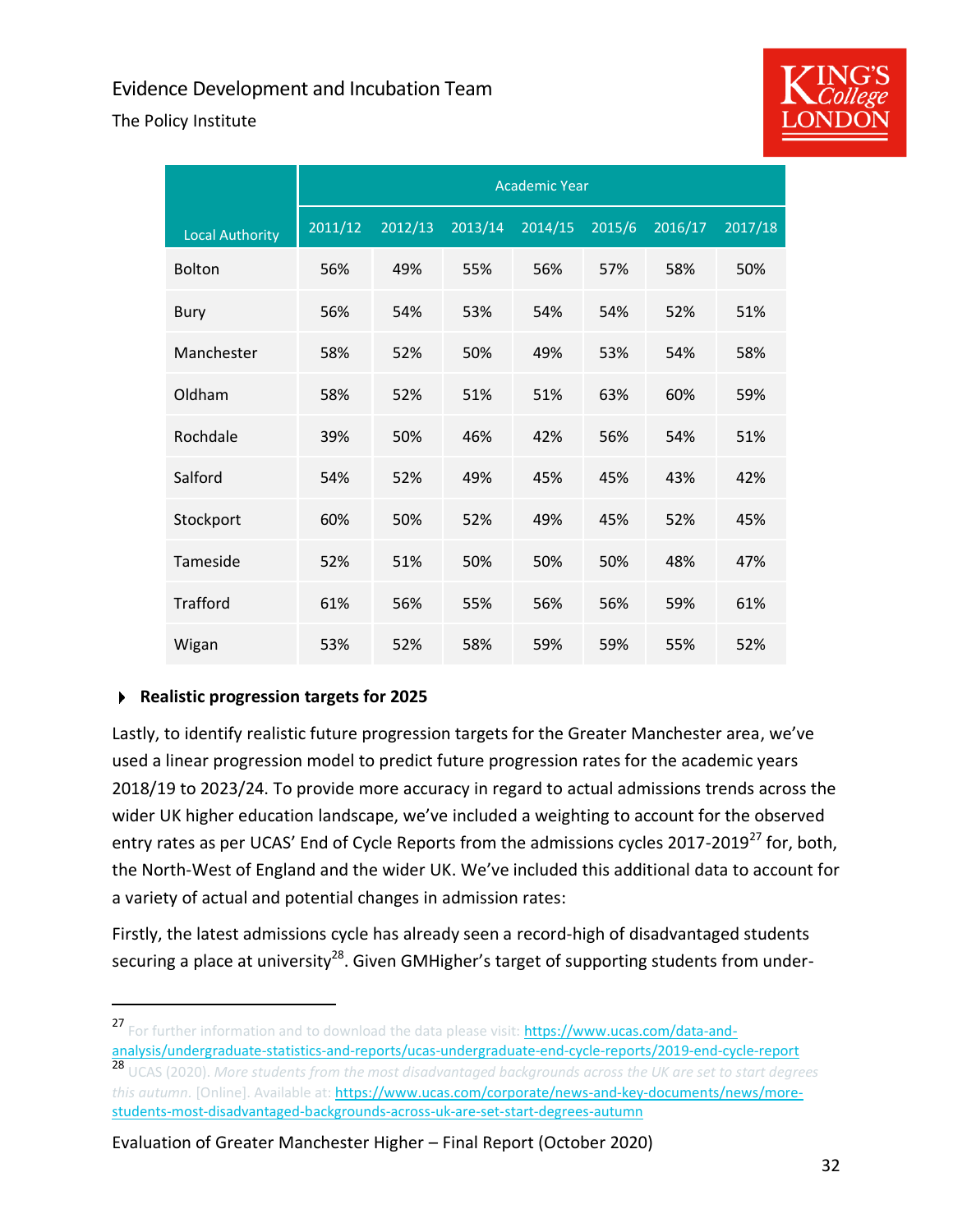# Evidence Development and Incubation Team The Policy Institute



represented backgrounds to aspire and progress to higher education, the 2020 uptake in HE progression among so-called Widening Participation groups is therefore also going to affect progression rates for GMHigher in a positive direction.

Moreover, the ongoing disruption of students' teaching and learning experience due to COVID-19 is expected to affect future cohorts' (current Year 10 -12) academic attainment. The negative mid-to long-term effect of COVID-19 on pupils' attainment may therefore lead to a decline in obtained A-Level grades in the admissions cycles of 2021 onwards. This would, consequently, provide further incentivisation for higher education providers to relax admissions standards and increase the number of students admitted to their courses.

Lastly, predictions on the impact of COVID-19 on the UK economy forecast a 14% reduction of GDP for the year 2020/2021<sup>29</sup>. Previous studies have found that university enrolment rates often increase as the unemployment rate grows. This is especially the case among sixteen- to twenty-four-year-olds as the lack of otherwise available employment opportunities reduces the foregone costs of attending school<sup>3031</sup>.

Taken all of the above into account, [Figure 11](#page-35-0) overleaf models the estimated progression rates for Greater Manchester up until the academic year ending in 2023/24.

This predicted trend chart plots a slow but steady increase in application rates across both Greater Manchester and England with regional figures steadying around the 54% mark, slightly above the national average.

<sup>29</sup> OECD (20200). *OECD Economic Outlook. June 2020*. [Online]. Available at: **http://www.oecd.org/economic**[outlook/june-2020/](http://www.oecd.org/economic-outlook/june-2020/)

<sup>30</sup> Long, B.T. (2004). "How Have College Decisions Changed Overtime? An Application of the Conditional Logistic Choice Model." *Journal of Econometrics 121* (1–2): 271–96. [Online]. Available at: <https://doi.org/10.1016/j.jeconom.2003.10.004>

<sup>31</sup> Bell, D. and Blanchflower, D. (2011). "Young People and the Great Recession." *Oxford Review of Economic Policy 27 (2):* 241–67. [Online]. Available at:<https://www.jstor.org/stable/43744473>

Evaluation of Greater Manchester Higher – Final Report (October 2020)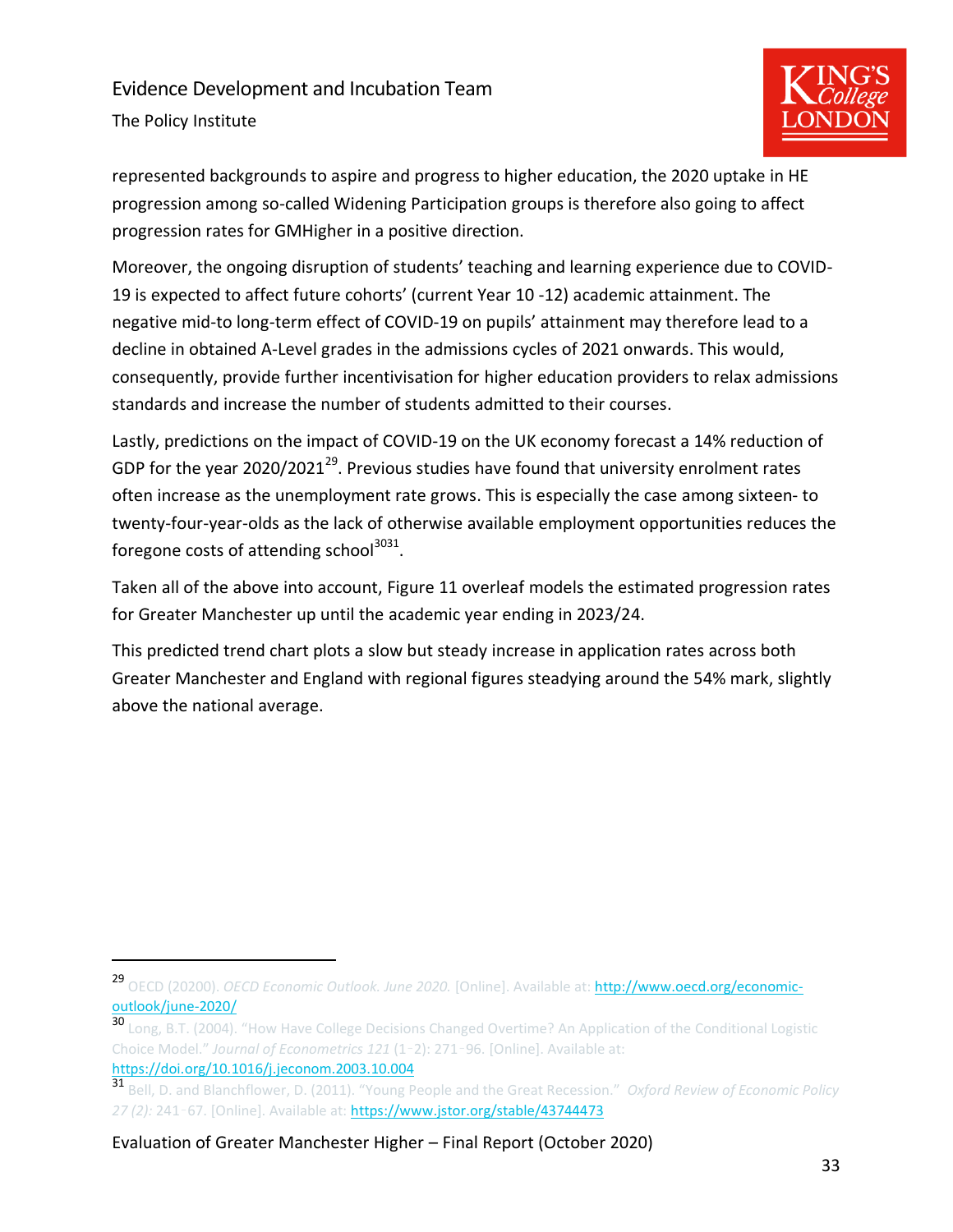#### The Policy Institute



<span id="page-35-0"></span>Figure 11: Predicted progression rates up to 2025 across Greater Manchester



However, these predicted rates need to be interpreted with caution for a variety of reasons: Firstly, it does not account for underlying characteristics or how these may change (for example, a change in the proportion of disadvantaged students per local authority). Therefore, factors who might mitigate or exacerbate a decline in progression rates across the region cannot be accounted for in this simple linear modelling of progression rates.

Moreover, the data used for this analysis only provides proportion of progression rates per local authority rather than absolute numbers of students and their underlying cohorts. Therefore, it is not possible to apply weightings of progression rates according to varying cohort sizes across the Greater Manchester authorities, which further weakens the accuracy of the predicted data. Nevertheless, the above progression trends are helpful in establishing a datadriven approach to identify future progression in the region.

For this purpose, we therefore assume two possible scenarios:

(i) In the optimistic scenario, we observe an increase in progression rates for treatment schools due to a higher impact resulting from engaging within GMHigher activities. As future iterations of DfE data will be a naturally better fit to measure the lagged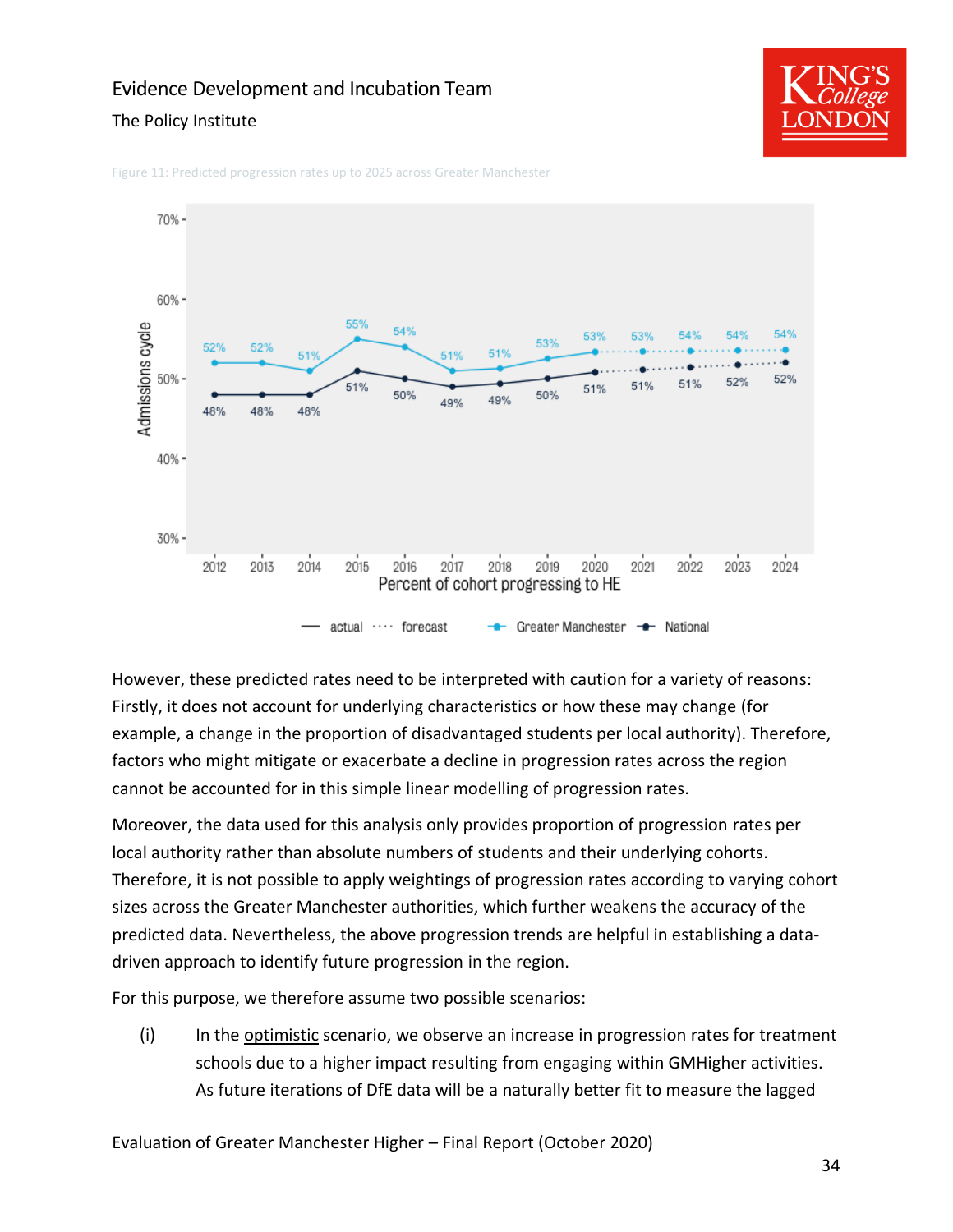

outcome measure of progression to higher education, we expect any impact trends due to engagement with GMHigher to solidify in the following two years. Assuming a lift-effect of 2% higher progression rates than schools with similar characteristics, we would assume progression rates to defy the downwards trend settle at approx. 55% -57% of young learners within the area to progress to higher education in 2025.

(ii) In the pessimistic scenario, we observe an increase in progression rates for treatment schools due to a higher impact resulting from engaging within GMHigher activities. However, due to external shocks on progression rates within Greater Manchester and the wider country, the regional/national progression rates remain flat, or depending on the strength of the shock, may fall. The mitigating effects of GMHigher will buffer some of the declines in engaged treatment schools in the following two years and, following normalisation of progression rates at a lower average overall, Greater Manchester's progression rates area is assumed to between 52% -54% of in 2025.

#### <span id="page-36-0"></span>3.5 Conclusion

The historical data analysis has shown tentative (albeit non-significant) evidence that the engagement with GMHigher may lead to a small lift-effect in the rate of change in progression rates for engaged schools in comparison to non-engaged comparator schools.

Applying a Difference-in-Difference design estimates the difference in pre/post changes in progression rates by comparing the engaged schools, as identified by internal GMHigher data, with a well-matched group of non-engaged school. The outcome change in the comparator group estimates the expected change in the treatment group had the group been, counterfactually, unexposed. By subtracting this change from the change in the treatment group (the so-called "difference in differences"), the effects of background secular trends are removed. In the DiD model applied for this research, each school therefore served as its own control, removing bias by known and unknown individual factors associated with the schoollevel progression rates. Thus, the DiD can generate a causal estimate of the change in progression rates associated with engagement with GMHigher while controlling for biases due to continuous trends and confounders.

However, limitations in regard to data consistency and completeness and timely availability of public data to link cohorts of engaged students with their respective years of expected progression rates limit the robustness of the arising findings and future iteration of the analysis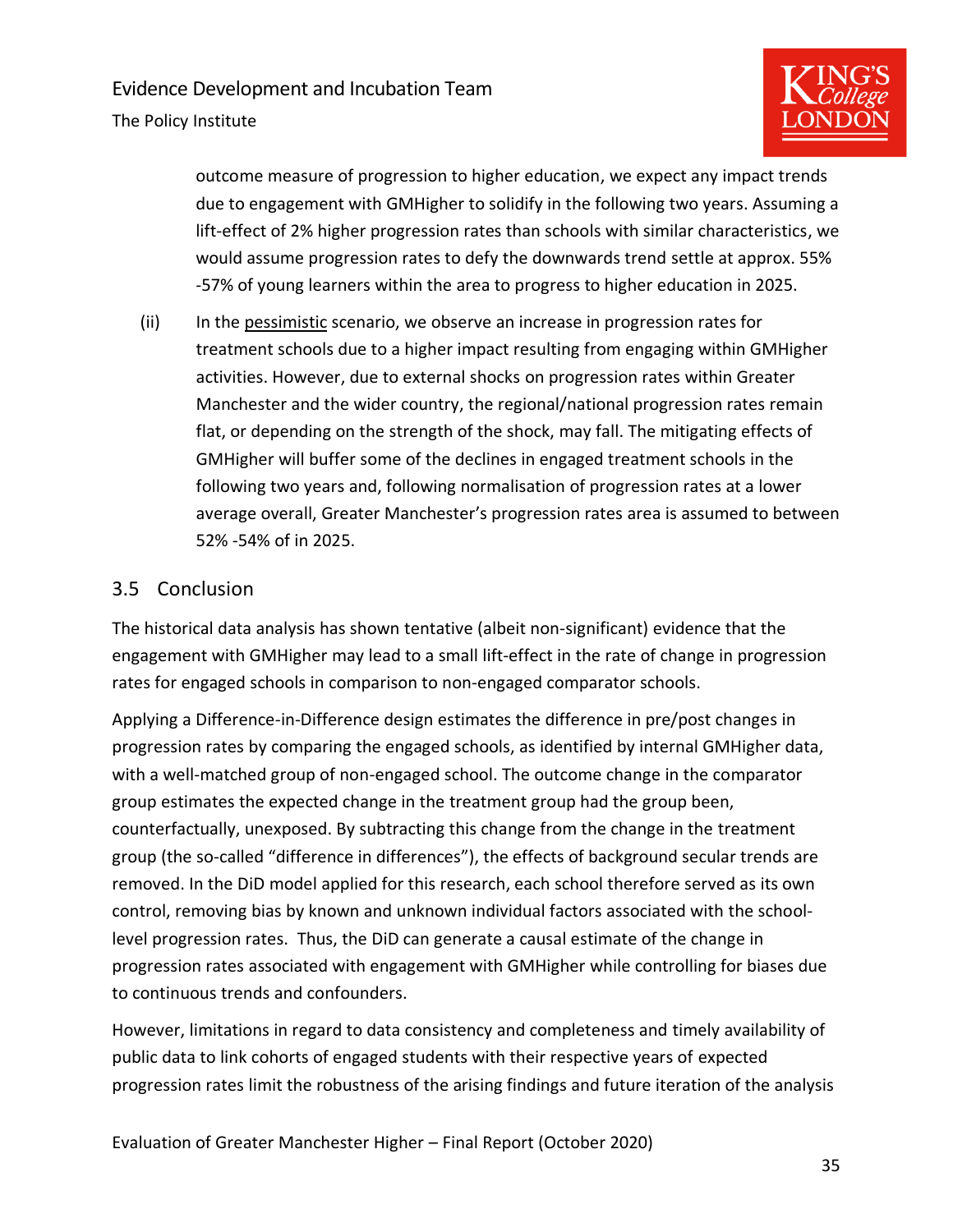

in this report are recommended to solidify arising findings with better-matched outcomes data and larger sample sizes.

# <span id="page-37-0"></span>4 Recommendations and next steps

The combination of an exhaustive evidence review alongside a thorough quantitative impact analysis of GMHigher's activities provides a thorough mixed-methods research report that highlights current gaps in and opportunities for research in the WP sphere. As highlighted in the first strand of this research, robust studies employing causal method to evaluate the actual impact of outreach activities is limited and the commissioned work between EDIT and GMHigher aims to contribute to widen the understanding on the actual impact of GMHigher's collaborative activities and the progression rates of schools they engage with.

Considering the findings from both strands of the research, we would recommend the following future steps to improve, both, the robustness of impact analysis conducted within GMHigher and the wider evaluation capacity of the team in regard to monitoring and analysing the efficacy of their activities to improve educational outcomes for disadvantaged students in the area:

- To apply more consistent and detailed data collection processes across hubs. The evidence review has shown emerging trends and differential findings depending on the sub-groups of interest (i.e. pupils from BAME groups, pupils with no family background in higher education, etc.). The inclusion of individual-level demographic factors in the quantitative analysis would allow for a more nuanced analysis of the differences in progression trends across these sub-groups.
- To establish an engagement indicator (similar to the intensity indicator already in-use on the HEAT database) that can be applied to the comparator analysis. At the moment, the comparator analysis treats engagement with GMHigher as a binary indicator -i.e. a schools has engaged with the network or not. It would be useful to categorise schools according to the intensity of their engagement as we can assume that schools that take more advantage of the GMHigher offer by, for example, engaging multiple times over the academic year, would also show stronger progression trends.
- To build on these initial, tentative findings it is highly recommended to replicate the data analysis once future public data on progression trends are released by the Department for Education. As mentioned in the analysis section, the linkage of the current activity data with progression of cohorts in future academic years might provide